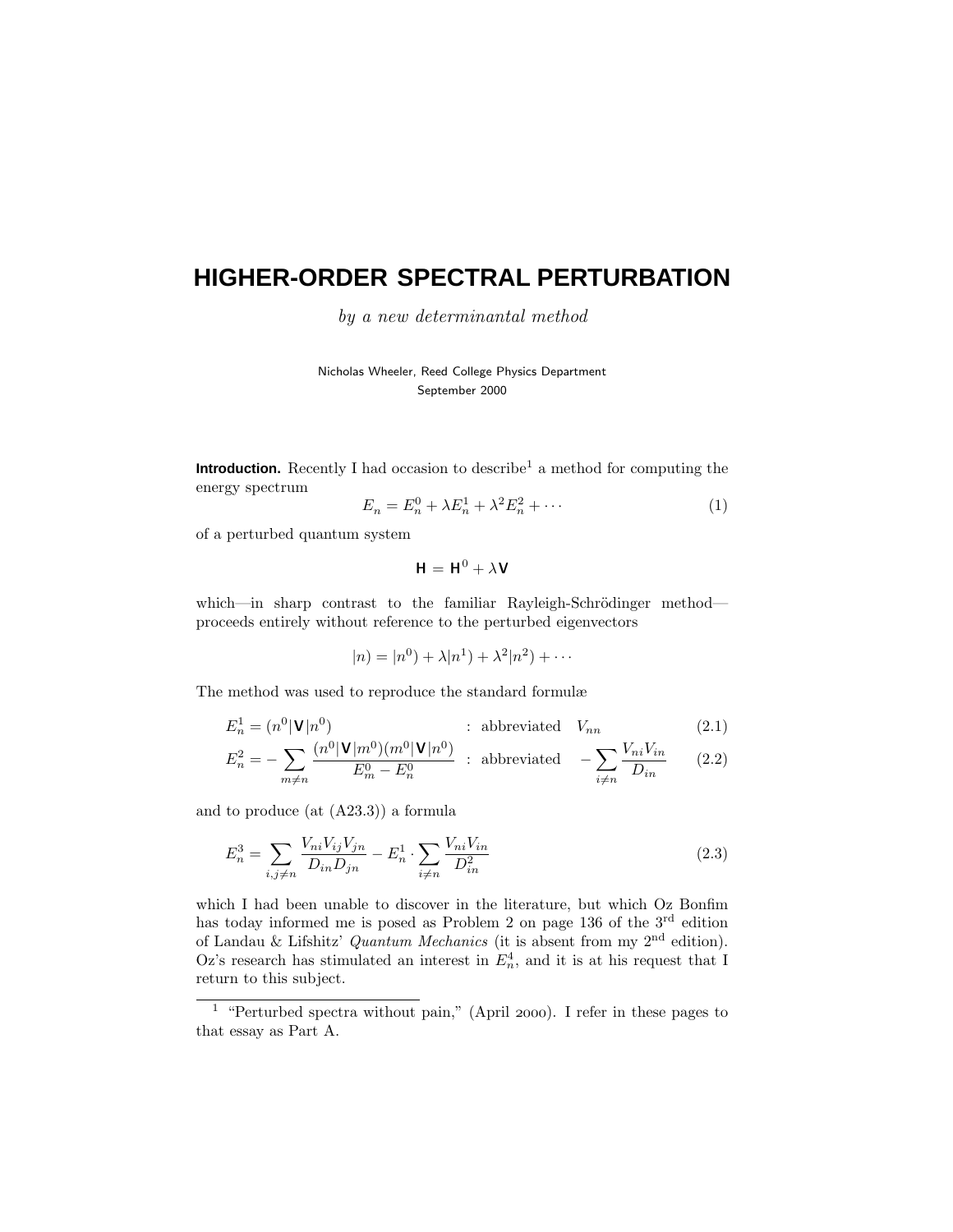In the unperturbed eigenbasis the matrix

$$
\mathbb{H}^0 \equiv ||(m^0 | \mathbf{H}^0 | n^0) ||
$$
 is diagonal

and its diagonal elements  $E_n^0$  are presumed to be known. Also assumed in each instance to be known are the matrix elements of

$$
\mathbb{V} \equiv ||(m^0|\mathbf{H}^0|n^0)|| \equiv ||V_{mn}||
$$

Initially we assume the unperturbed spectrum  $\{E_n^0\}$  to be non-degenerate, but the method will ultimately permit that assumption to be relaxed. We take as our assignment the development (1) of the roots of the equation

$$
\det\left\{\mathbb{H}^0 + \lambda \mathbb{V} - E\mathbb{I}\right\} = 0\tag{3}
$$

which in Part A I contrive to accomplish in a way which makes sense even when the matrices are  $\infty$ -dimensional, and the characteristic polynomial a "polynomial of  $\infty$  order."

#### **Pattern of the argument, stripped of distracting details.** Write

$$
\det\left\{\mathbb{H}^0 + \lambda \mathbb{V} - E\mathbb{I}\right\} = \det\left\{\mathbb{H}^0 - E\mathbb{I}\right\} \cdot \det\left\{\mathbb{I} + \lambda \mathbb{M}\right\}
$$
(4)  

$$
\mathbb{M} \equiv (\mathbb{H}^0 - E\mathbb{I})^{-1} \mathbb{V}
$$

$$
\det\left\{\mathbb{H}^0 - E\mathbb{I}\right\} = \prod_i (E_i^0 - E)
$$

and observe that the first factor, regarded as a function of *E*, has zeros at precisely the (unperturbed spectral) points were the second factor becomes singular; evidently some delicate cancellations must come into play if the product is to vanish at perturbed spectral points.

Formal expansion of 2

$$
P(E) \equiv \prod_i (E_i^0 - E)
$$
  

$$
E = E^0 + \lambda E^1 + \lambda^2 E^2 + \cdots
$$

is straightforward in principle, but leads to an instance of the "partition problem"—therefore to a superabundance of terms even in low order; one obtains a result of the form

$$
P(E) = P(E^{0}) + \lambda P(E^{0}, E^{1}) + \lambda^{2} P(E^{0}, E^{1}, E^{2}) + \cdots
$$
  
\n
$$
\equiv P_{0} + \lambda P_{1} + \lambda^{2} P_{2} + \cdots
$$
\n(5)

<sup>&</sup>lt;sup>2</sup> It will be my practice to omit the subscript  $_n$  from (1) in generic situations.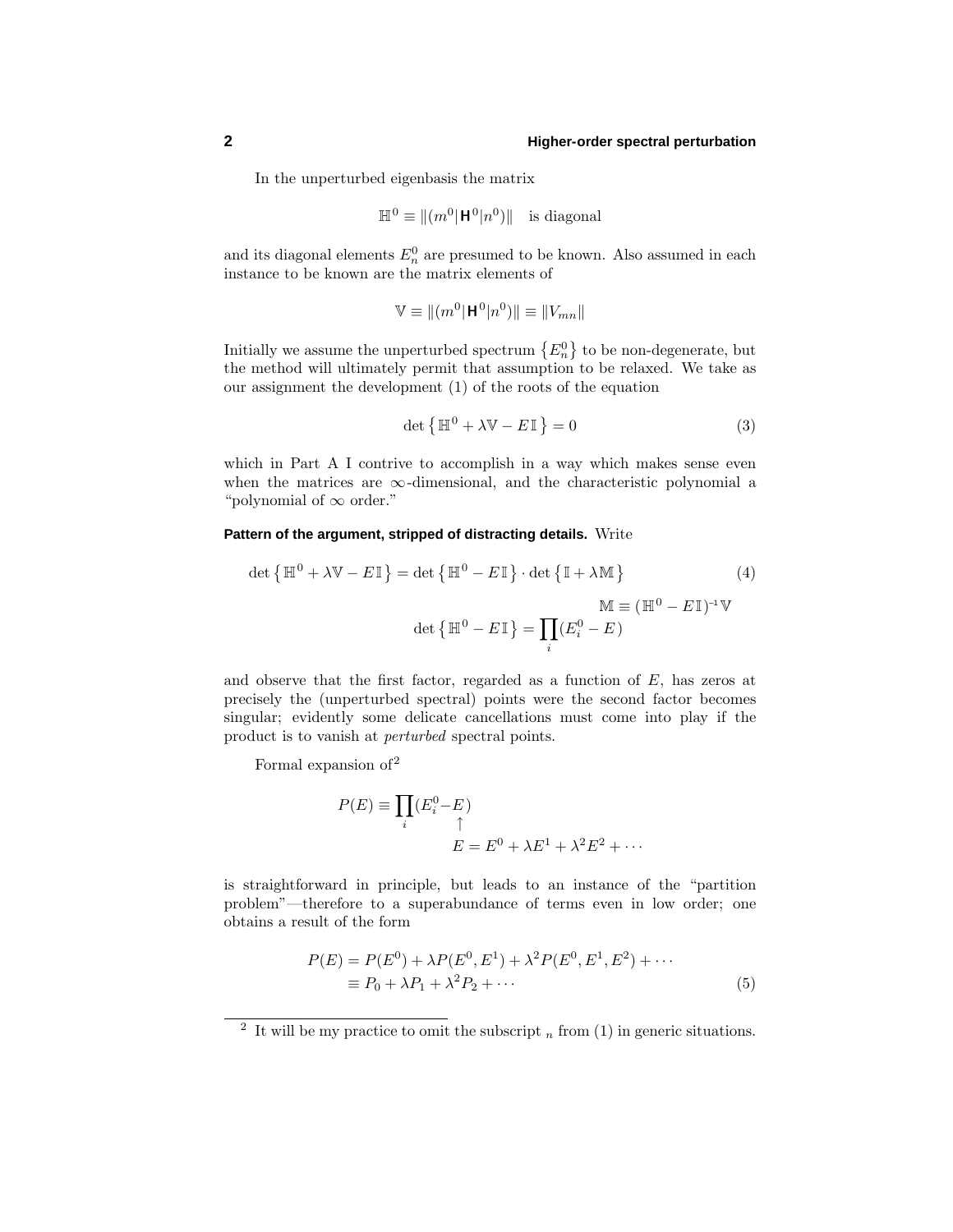## **Pattern of the argument 3**

Expansion of det  $\{ \mathbb{I} + \lambda \mathbb{M} \}$  is accomplished by appeal to an identity as pretty as it is little known (and which makes formal sense even in the infinite dimensional case):

$$
\det \{ \mathbb{I} + \lambda \mathbb{M} \} = 1 + \lambda T_1 + \frac{1}{2!} \lambda^2 \begin{vmatrix} T_1 & T_2 \\ 1 & T_1 \end{vmatrix} + \frac{1}{3!} \lambda^3 \begin{vmatrix} T_1 & T_2 & T_3 \\ 1 & T_1 & T_2 \\ 0 & 2 & T_1 \end{vmatrix}
$$
 (6.1)  

$$
+ \frac{1}{4!} \lambda^4 \begin{vmatrix} T_1 & T_2 & T_3 & T_4 \\ 1 & T_1 & T_2 & T_3 \\ 0 & 2 & T_1 & T_2 \\ 0 & 0 & 3 & T_1 \end{vmatrix} + \cdots
$$

$$
\equiv \Delta_0 + \lambda \Delta_1 + \frac{1}{2!} \lambda^2 \Delta_2 + \frac{1}{3!} \lambda^3 \Delta_3 + \frac{1}{4!} \lambda^4 \Delta_4 + \cdots
$$
 (6.2)

where direct evaluation of the determinants (or appeal to a recursion relation that need not concern us) gives

$$
\Delta_0 = 1
$$
\n
$$
\Delta_1 = T_1
$$
\n
$$
\Delta_2 = T_1^2 - T_2
$$
\n
$$
\Delta_3 = T_1^3 - 3T_1T_2 + 2T_3
$$
\n
$$
\Delta_4 = T_1^4 - 6T_1^2T_2 + 8T_1T_3 + 3T_2^2 - 6T_4
$$
\n
$$
\Delta_5 = T_1^5 - 10T_1^3T_2 + 20T_1^2T_3 + 15T_1(T_2^2 - 4T_4) - 20T_2T_3 + 24T_5
$$
\n
$$
\vdots
$$
\n(7)

with  $T_p \equiv \text{tr} \, \mathbb{M}^p$ .

We confront now the awkward fact that

$$
\mathbb{M} = \left\| \frac{V_{ij}}{E_i - E} \right\| \quad \text{acquires } \lambda \text{-dependence from } E \tag{8}
$$

So each  $T_p$  also does, and so finally does each  $\Delta_k$ . Suppose we *were* in possession of the trace expansions

$$
T_p = T_{p0} + \lambda T_{p1} + \lambda^2 T_{p2} + \cdots
$$
\n<sup>(9)</sup>

Insertion of those into  $(7)$ , and of the results into  $(6.2)$ , yields a series of the form

$$
\det\left\{\mathbb{I} + \lambda \mathbb{M}\right\} = 1 + \lambda Q_1 + \lambda^2 Q_2 + \cdots \tag{10}
$$

where, according to *Mathematica*,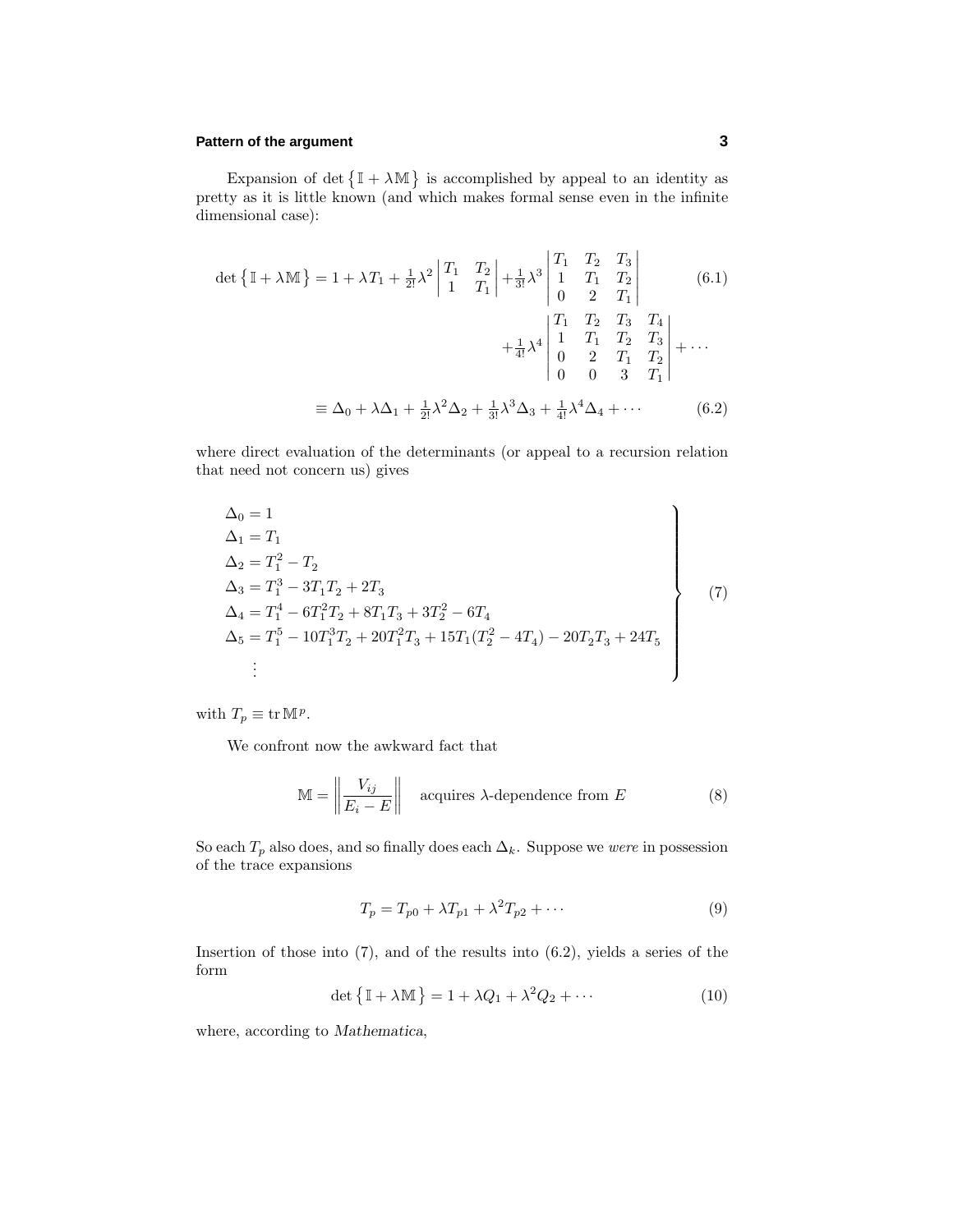$$
Q_1 = T_{10} \tag{11.1}
$$

$$
Q_2 = \frac{1}{2} \left[ T_{10}^2 - T_{20} + 2T_{11} \right] \tag{11.2}
$$

$$
Q_3 = \frac{1}{6} \left[ T_{10}^3 + 6T_{12} + T_{10} (6T_{11} - 3T_{20}) - 3T_{21} + 2T_{30} \right]
$$
(11.3)

$$
Q_4 = \frac{1}{24} \left[ T_{10}^4 + 12 T_{11}^2 + 24 T_{13} + 6 T_{10}^2 (2 T_{11} - T_{20}) - 12 T_{11} T_{20} \right. \n\left. + 3 T_{20}^2 - 12 T_{22} + 4 T_{10} (6 T_{12} - 3 T_{21} + 2 T_{30}) + 8 T_{31} - 6 T_{40} \right] \tag{11.4}
$$
\n
$$
Q_5 = \frac{1}{120} \left[ T_{10}^5 + 10 T_{10}^3 (2 T_{11} - T_{20}) + 10 T_{10}^2 (6 T_{12} - 3 T_{21} + 2 T_{30}) + 5 T_{10} (12 T_{11}^2 + 24 T_{13} - 12 T_{11} T_{20} + 3 T_{20}^2 - 12 T_{22} + 8 T_{31} - 12 T_{40} \right)
$$

+ 
$$
120T_{14} - 60T_{12}T_{20} + 30T_{20}T_{21} - 60T_{23} - 20T_{20}T_{30}
$$
  
+  $20T_{11}(6T_{12} - 3T_{21} + 2T_{30}) + 40T_{32} - 30T_{41} + 24T_{50}$  (11.5)

Multiplication of (5) into (10) gives

$$
\det \{ \mathbb{H}^0 + \lambda \mathbb{V} - E\mathbb{I} \} = P_0 + \lambda (P_1 + P_0 Q_1)
$$
  
+  $\lambda^2 (P_2 + P_1 Q_1 + P_0 Q_2)$   
+  $\lambda^3 (P_3 + P_2 Q_1 + P_1 Q_2 + P_0 Q_3)$   
+  $\lambda^4 (P_4 + P_3 Q_1 + P_2 Q_2 + P_1 Q_3 + P_0 Q_4)$   
+  $\lambda^5 (P_5 + P_4 Q_1 + P_3 Q_2 + P_2 Q_3 + P_1 Q_4 + P_0 Q_5)$ 

and to achieve (3) we must have

$$
P_0 = 0 \tag{12.0}
$$

$$
P_1 + P_0 Q_1 = 0 \tag{12.1}
$$

$$
P_2 + P_1 Q_1 + P_0 Q_2 = 0 \tag{12.2}
$$

. . .

$$
P_3 + P_2 Q_1 + P_1 Q_2 + P_0 Q_3 = 0 \tag{12.3}
$$

$$
P_4 + P_3 Q_1 + P_2 Q_2 + P_1 Q_3 + P_0 Q_4 = 0 \tag{12.4}
$$

$$
P_5 + P_4Q_1 + P_3Q_2 + P_2Q_3 + P_1Q_4 + P_0Q_5 = 0 \tag{12.5}
$$

The left side of  $(12.0)$  presents only  $E^0$  as an argument, and forces us to set

$$
E^0 = \text{one of the unperturbed eigenvalues, call it } E_n^0 \tag{13}
$$

The left side of (12.1) presents  $E^0, E^1$ : solve for  $E^1$  (i.e., for  $E_n^1$ ). The left side of (12.1) presents  $E^0, E^1, E^2$ : solve for  $E^2$  (i.e., for  $E_n^2$ ).

So it goes if  $E_n^0$  is non-degenerate. As it turns out, the adjustments required in the contrary case are made obvious by the detailed design of equations (12).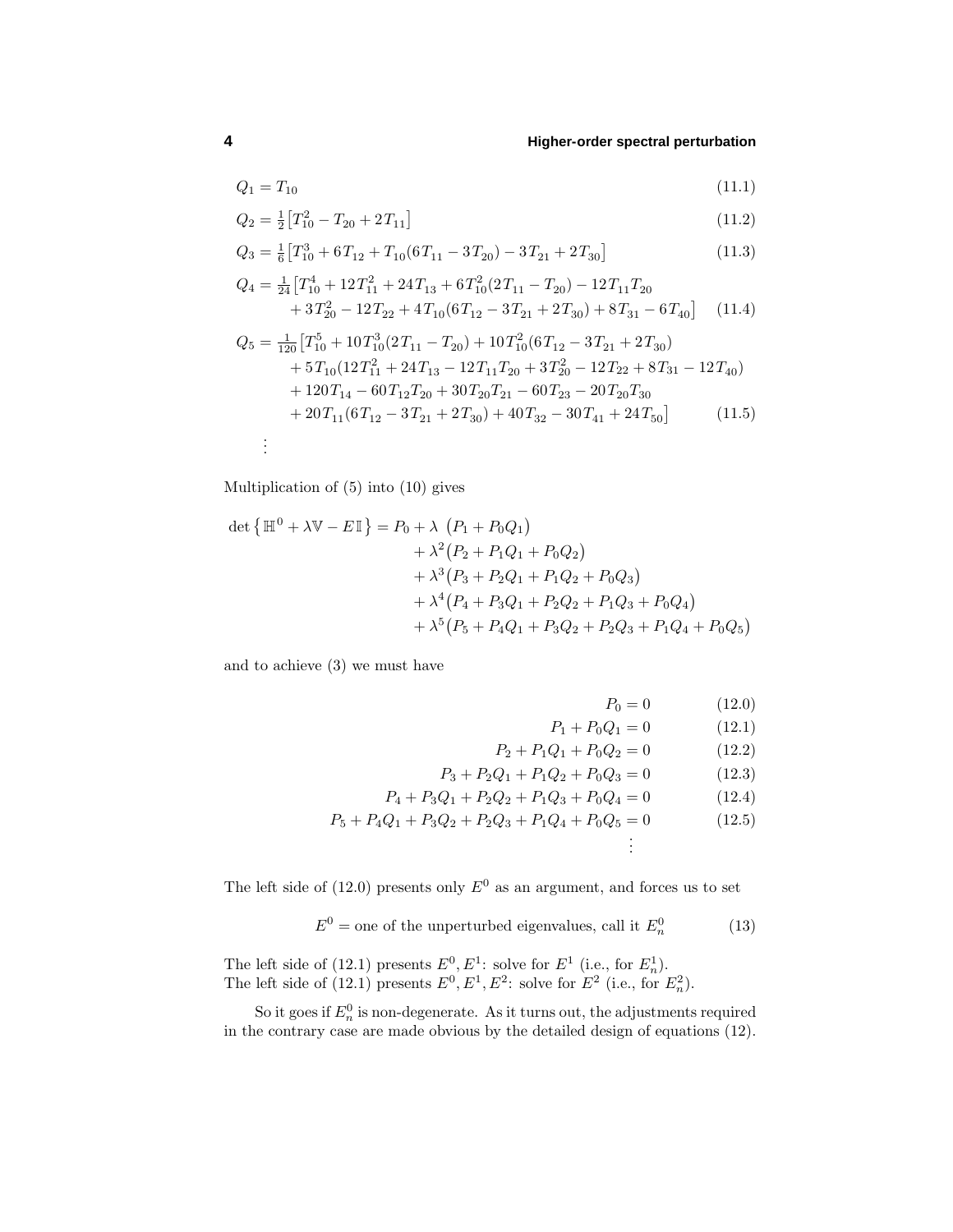### **Finer particulars: Construction of the P-coefficients 5**

**Construction of the P-coefficients.** The objects of present interest arose at (5), where we had

$$
\prod_i (E_i^0 - E^0 - \lambda E^1 - \lambda^2 E^2 - \cdots) \equiv P_0 + \lambda P_1 + \lambda^2 P_2 + \cdots
$$

Evidently

$$
P_0 = \prod_i (E_i^0 - E^0) \quad \text{: also called } \Pi_0 \tag{14.0}
$$

$$
P_1 = -E^1 \Pi_1 \tag{14.1}
$$

$$
P_2 = -E^2 \Pi_1 + E^1 E^1 \Pi_2 \tag{14.2}
$$

$$
P_3 = -E^3 \Pi_1 + 2E^2 E^1 \Pi_2 - E^1 E^1 E^1 \Pi_3 \tag{14.3}
$$

$$
P_4 = -E^4 \Pi_1 + (2E^3 E^1 + E^2 E^2) \Pi_2 - 3E^2 E^1 E^1 \Pi_3 + E^1 E^1 E^1 E^1 \Pi_4 \quad (14.4)
$$

$$
P_5 = -E^5\Pi_1 + ({\bf 2}E^4E^1 + {\bf 2}E^3E^2)\Pi_2 - ({\bf 3}E^3E^1E^1 + {\bf 3}E^2E^2E^1)\Pi_3
$$

$$
+4E^{2}E^{1}E^{1}E^{1}\Pi_{4}-E^{1}E^{1}E^{1}E^{1}E^{1}\Pi_{5}
$$
\n(14.5)

 $P_6 =$  etc.

where

$$
\Pi_1(E^0) \equiv \text{sum over all ways of striking one factor from } P_0
$$
  
\n
$$
\Pi_2(E^0) \equiv \text{sum over all distinct ways of striking two factors from } P_0
$$
  
\n
$$
\Pi_3(E^0) \equiv \text{sum over all distinct ways of striking three factors from } P_0
$$
  
\n
$$
\vdots
$$

The **boldface numerics** are multinomial coefficients: they answer the question "In how many distinct ways can the following *E*-factors be ordered?" The terms that enter into the construction of  $P_n$  arise—one for one—from the distinct partitions of *n*, and are  $p(n)$  in number (which is to say: their number grows exponentially).

Each  $\Pi_p(E^0)$  is (for  $p > 0$ ) a sum of products. Some of the summed terms contain  $(E_n^0 - E^0)$  as a factor, others don't. We formalize the distinction, writing

$$
\Pi_0(E^0) = A_1(E^0) \cdot (E_n^0 - E^0)
$$
  
\n
$$
\Pi_1(E^0) = A_2(E^0) \cdot (E_n^0 - E^0) + A_1(E^0)
$$
  
\n
$$
\Pi_2(E^0) = A_3(E^0) \cdot (E_n^0 - E^0) + A_2(E^0)
$$
  
\n
$$
\vdots
$$
\n(15)

The expressions  $A_p(E^0)$  are constructed this way: strike *p* factors from  $P_0$  in all possible ways; abandon the expressions that contain  $(E_n^0 - E^0)$ -factors; sum the terms that survive...but that is of little consequence: the coefficients  $A_p$ function in the present theory as *formal placeholders*; their *numerical* values are, for realistic unperturbed spectra, typically infinite (though certainly finite if  $\mathbb{H}^0$  is finite-dimensional).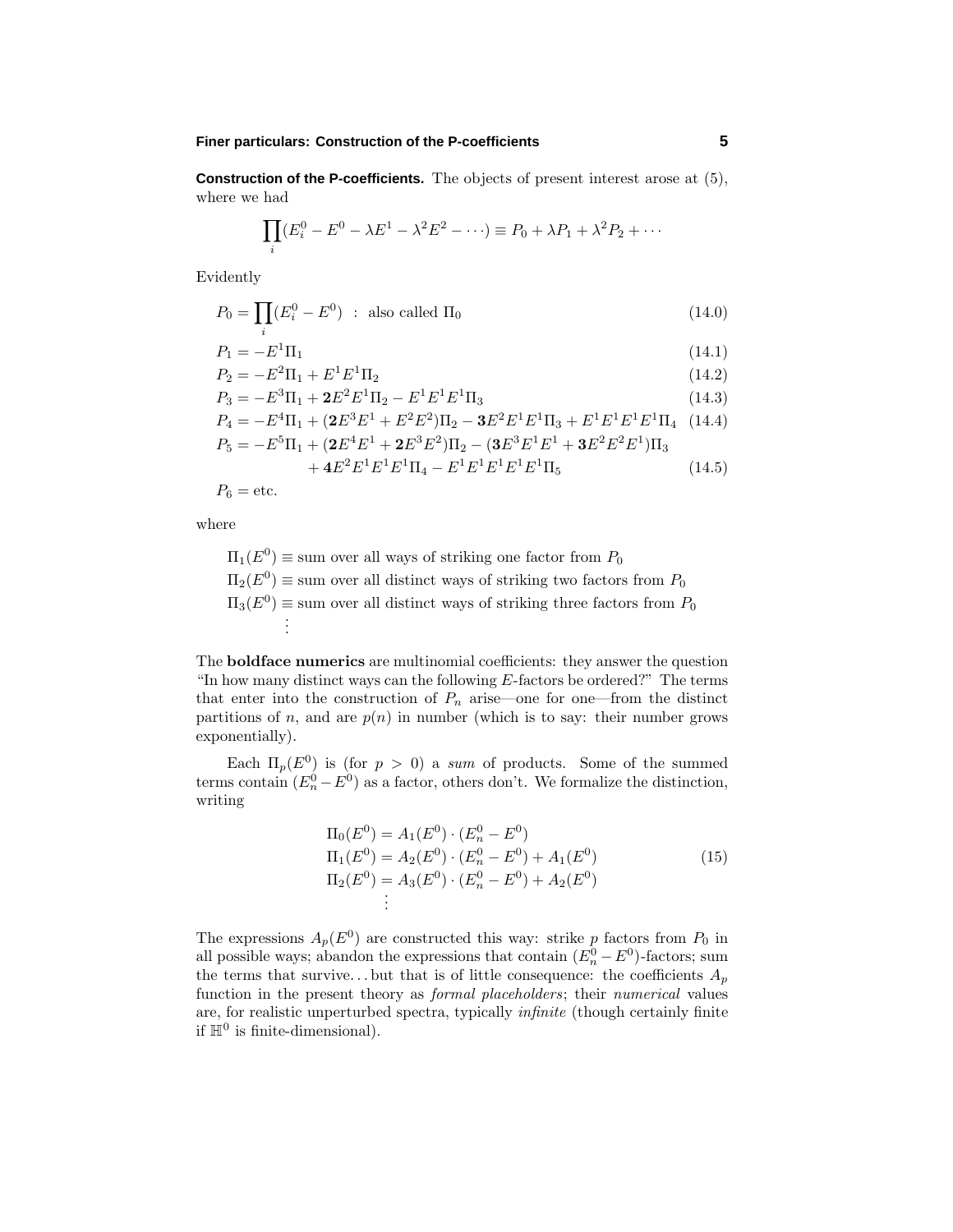When (13) comes into play we will have

$$
D \equiv D_{nn} \equiv (E_n^0 - E^0) \Big|_{E^0 \to E_n^0} = 0
$$

but it is vital that we hold that fact in suspension, for soon we will encounter  $D^{-1}$ -factors, and our ultimate success hinges on our ability to write  $D \cdot D^{-1} = 1$ . Let (15) be abbreviated

$$
\Pi_0 = DA_1
$$
  
\n
$$
\Pi_1 = A_1 + DA_2
$$
  
\n
$$
\Pi_2 = A_2 + DA_3
$$
  
\n
$$
\vdots
$$
\n(16)

Returning with this information to (14) we obtain

$$
P_0 = D P_{01}
$$
  
\n
$$
P_1 = P_{10} + D P_{11}
$$
  
\n
$$
P_2 = P_{20} + D P_{21}
$$
  
\n
$$
\vdots
$$
  
\n(17)

where the leading index on refers to expansion in powers of  $\lambda$ , and the trailing index to expansion in reciprocal powers of *D*. To facilitate further progress, we make a

> NOTATIONAL ADJUSTMENT: Agree henceforth to write  $E_1$  for  $E_n^1$ ,  $E_2$  for  $E_n^2$ , etc. and to interpret superscripts to mean true exponents:  $E_1^3$  will mean  $(E_n^1)^3$ , etc. We will be thus released from the obligation of having to write expressions like  $E_n^1 E_n^1 E_n^1$ , which become unworkable in high order.

That understood, we introduce (16) into (14), and in the notation of (17) obtain

$$
P_{01} = A_1 \tag{18.01}
$$

$$
P_{10} = -A_1 E_1 \tag{18.10}
$$

$$
P_{11} = -A_2 E_1 \tag{18.11}
$$

$$
P_{20} = -A_1 E_2 + A_2 E_1^2 \tag{18.20}
$$

$$
P_{21} = -A_2 E_2 + A_3 E_1^2 \tag{18.21}
$$

$$
P_{30} = -A_1 E_3 + 2A_2 E_1 E_2 - A_3 E_1^3 \tag{18.30}
$$

$$
P_{31} = -A_2 E_3 + 2A_3 E_1 E_2 - A_4 E_1^3 \tag{18.31}
$$

$$
P_{40} = -A_1 E_4 + A_2 (E_2^2 + 2E_1 E_3) - 3A_3 E_1^2 E_2 + A_4 E_1^4 \tag{18.40}
$$

$$
P_{41} = -A_2 E_4 + A_3 (E_2^2 + 2E_1 E_3) - 3A_4 E_1^2 E_2 + A_5 E_1^4 \tag{18.41}
$$

$$
P_{50} = -A_1 E_5 + A_2 (2E_2 E_3 + 2E_1 E_4)
$$
  
- 
$$
A_3 (3E_1 E_2^2 + 3E_1^2 E_3) + 4A_4 E_1^3 E_2 - A_5 E_1^5
$$
 (18.50)

$$
P_{51} = -A_2 E_5 + A_3 (2E_2 E_3 + 2E_1 E_4)
$$
\n
$$
- A_4 (3E_1 E_2^2 + 3E_1^2 E_3) + 4A_5 E_1^3 E_2 - A_6 E_1^5
$$
\n(18.51)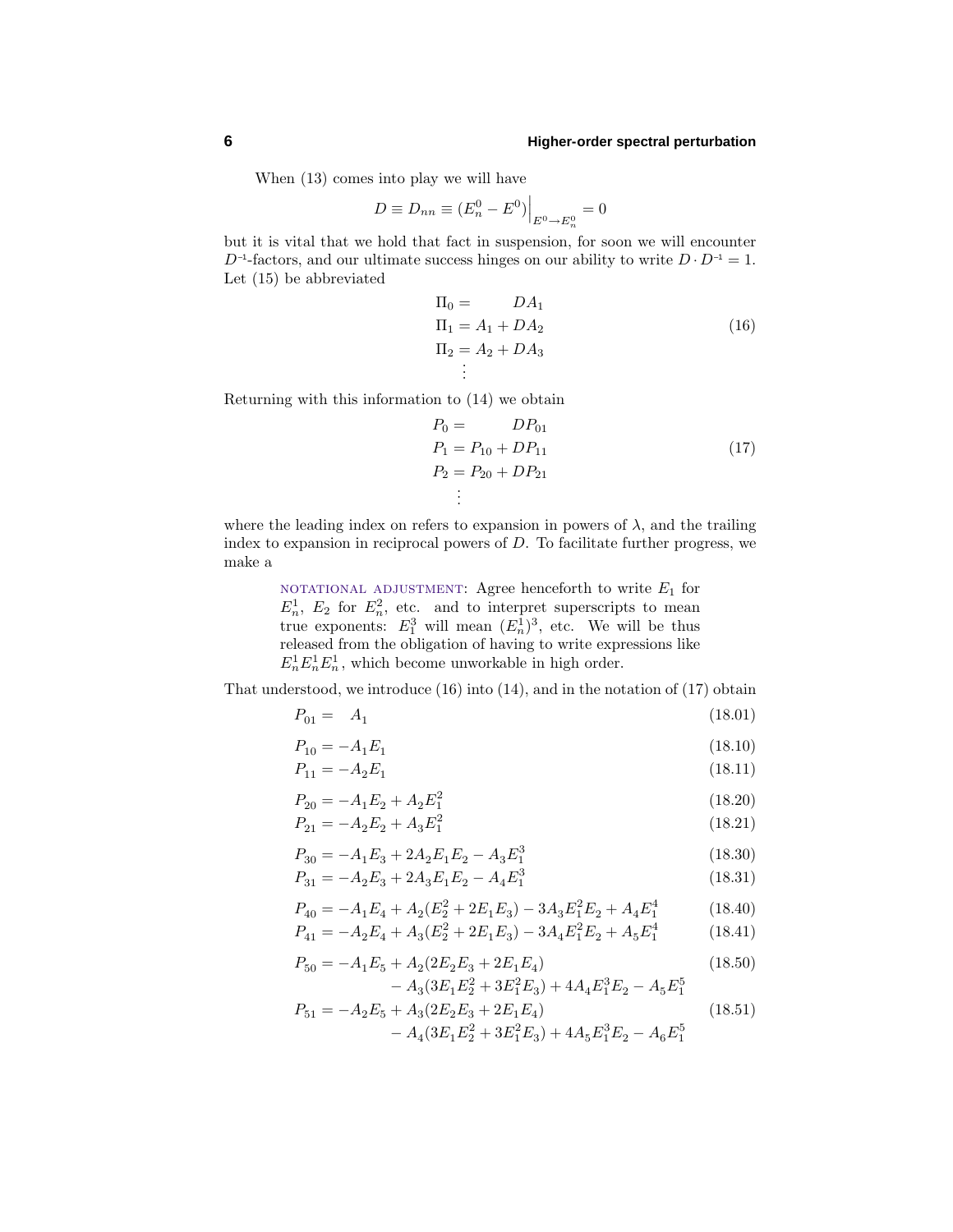# **Finer particulars: Trace expansions 7**

# **Trace expansions.** From

$$
T_p \equiv \text{tr} \,\mathbb{M}^p \quad \text{with} \quad \mathbb{M} \equiv \left\| \frac{V_{ij}}{E_i^0 - E} \right\|
$$

we obtain

$$
T_1(E) = \sum_i \frac{V_{ii}}{E_i^0 - E}
$$
  
\n
$$
T_2(E) = \sum_{ij} \frac{V_{ij}V_{ji}}{(E_i^0 - E)(E_j^0 - E)}
$$
  
\n
$$
T_3(E) = \sum_{ijk} \frac{V_{ij}V_{jk}V_{ki}}{(E_i^0 - E)(E_j^0 - E)(E_k^0 - E)}
$$
  
\n
$$
\vdots
$$

Therefore

$$
T_1(E_n^0 + \lambda E_n^1 + \lambda^2 E_n^2 + \cdots) = \sum_i \frac{V_{ii}}{E_i^0 - E_n^0} \left[ 1 - \frac{\lambda E_n^1 + \lambda^2 E_n^2 + \cdots}{E_i^0 - E_n^0} \right]^{-1}
$$
  
= 
$$
\sum_i \frac{V_{ii}}{D_{in}} \left[ \text{etc.} \right]_i^{-1}
$$
  

$$
\equiv T_{10} + \lambda T_{11} + \lambda^2 T_{12} + \cdots
$$
 (19.1)

$$
T_2(E_n^0 + \lambda E_n^1 + \lambda^2 E_n^2 + \cdots) = \sum_{ij} \frac{V_{ij} V_{ji}}{D_{in} D_{jn}} \left[ \text{etc.} \right]_i^{-1} \left[ \text{etc.} \right]_j^{-1}.
$$
\n
$$
\equiv T_{20} + \lambda T_{21} + \lambda^2 T_{22} + \cdots
$$
\n
$$
T_3(E_n^0 + \lambda E_n^1 + \lambda^2 E_n^2 + \cdots) = \sum_{ijk} \frac{V_{ij} V_{jk} V_{ki}}{D_{in} D_{jn} D_{kn}} \left[ \text{etc.} \right]_i^{-1} \left[ \text{etc.} \right]_j^{-1} \left[ \text{etc.} \right]_k^{-1} \quad (19.3)
$$
\n
$$
\equiv T_{30} + \lambda T_{31} + \lambda^2 T_{32} + \cdots
$$
\n
$$
\vdots
$$
\n(19.2)

Entrusting the computational labor to *Mathematica* we obtain<sup>3</sup>

$$
[\text{etc.}]_{i}^{-1} = 1 + \lambda \left[\frac{E_{1}}{D_{in}}\right] + \lambda^{2} \left[\frac{E_{1}^{2}}{D_{in}^{2}} + \frac{E_{2}}{D_{in}}\right] + \lambda^{3} \left[\frac{B_{1}^{3}}{D_{in}^{3}} + \frac{2E_{1}E_{2}}{D_{in}^{2}} + \frac{E_{3}}{D_{in}}\right] + \lambda^{4} \left[\frac{E_{1}^{4}}{D_{in}^{4}} + \frac{3E_{1}^{2}E_{2}}{D_{in}^{3}} + \frac{2E_{1}E_{3} + E_{2}E_{2}}{D_{in}^{2}} + \frac{E_{4}}{D_{in}}\right] + \lambda^{5} \left[\frac{E_{1}^{5}}{D_{in}^{5}} + \frac{4E_{1}^{3}E^{2}}{D_{in}^{4}} + \frac{3E_{1}^{2}E_{3} + 3E_{1}E_{2}^{2}}{D_{in}^{3}} + \frac{2E_{1}E_{4} + 2E_{2}E_{3}}{D_{in}^{2}} + \frac{E_{5}}{D_{in}^{2}}\right] + \cdots
$$
(20)

<sup>3</sup> The numerical factors on the right side the following expression enter for the same partition-theoretic reason as was previously discussed.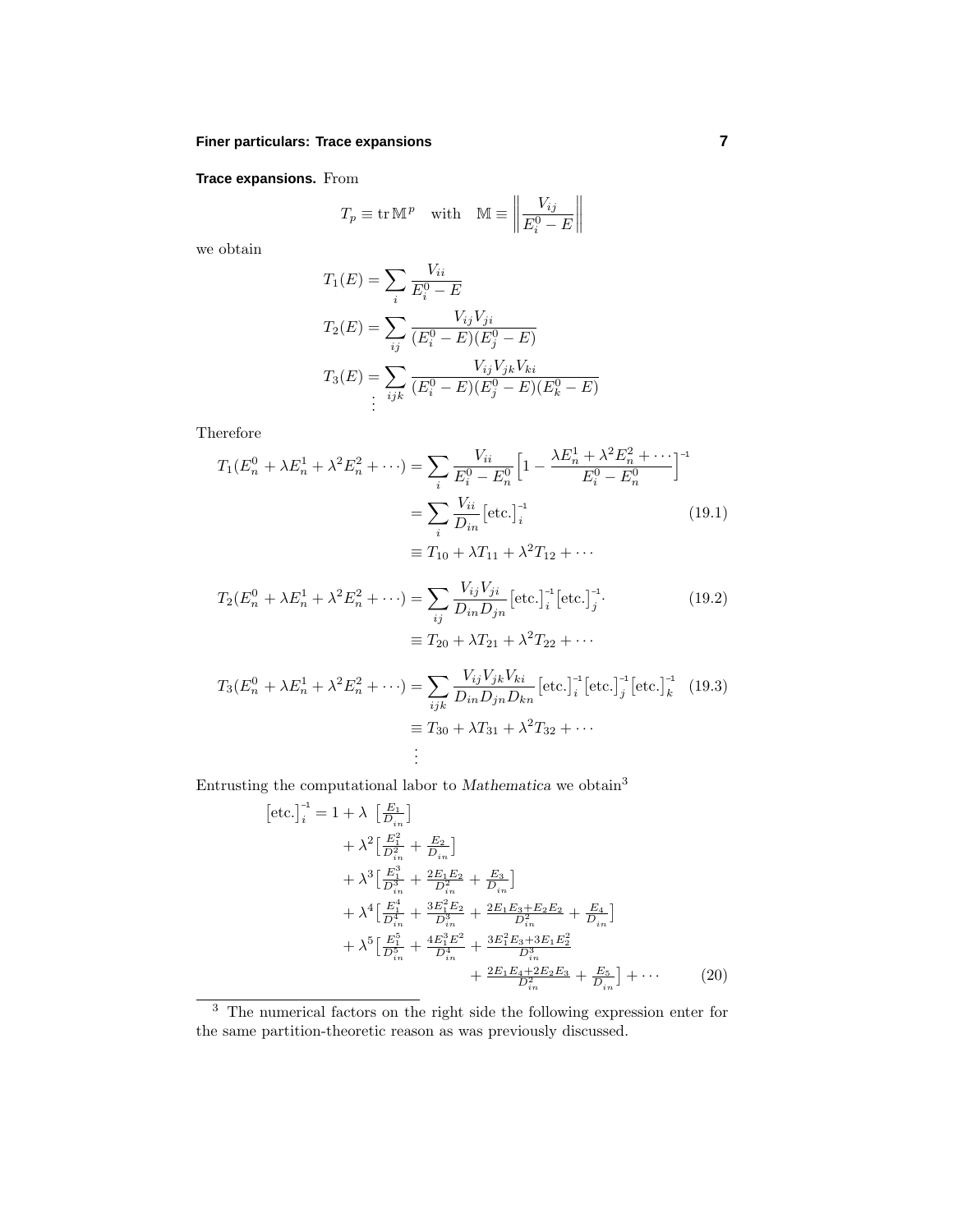which becomes rapidly quite unwieldly when raised to powers, as  $(11)$  requires. Expressions like  $[\text{etc.}]_i^{-1} [\text{etc.}]_j^{-1} [\text{etc.}]_i^{-1} [\text{etc.}]_k^{-1} [\text{etc.}]_k^{-1}$ , ... are unwieldly for an identical reason.

Further complications—which turn out, however, to be the key to the success of the determinantal method! —arise from the circumstance that some of the energy denominators which enter into expressions like

$$
\sum_i \frac{V_{ii}}{D_{in}}, \quad \sum_{ij} \frac{V_{ij}V_{ji}}{D_{in}D_{jn}}, \quad \sum_{ijk} \frac{V_{ij}V_{jk}V_{ki}}{D_{in}D_{jn}D_{kn}}, \ldots
$$

vanish,<sup>4</sup> causing the expressions themselves to become singular. It is to expose the singularities that we write

$$
\sum_{i} \frac{V_{ii}}{D_{in}} = \sum_{i \neq n} \frac{V_{ii}}{D_{in}} + \frac{V_{nn}}{D}
$$
\n(21.1)

$$
\sum_{ij} \frac{V_{ij} V_{ji}}{D_{in} D_{jn}} = \sum_{ij \neq n} \frac{V_{ij} V_{ji}}{D_{in} D_{jn}} + 2 \sum_{j \neq n} \frac{V_{nj} V_{jn}}{D D_{jn}} + \frac{V_{nn} V_{nn}}{D^2}
$$
(21.2)

$$
\sum_{ijk} \frac{V_{ij} V_{jk} V_{ki}}{D_{in} D_{jn} D_{kn}} = \sum_{ijk \neq n} \frac{V_{ij} V_{jk} V_{ki}}{D_{in} D_{jn} D_{kn}} + 3 \sum_{jk \neq n} \frac{V_{nj} V_{jk} V_{kn}}{D D_{jn} D_{kn}} \tag{21.3}
$$

$$
+ 3\sum_{k \neq n} \frac{V_{nn} \cdot V_{nk} V_{kn}}{D^2 D_{kn}} + \frac{V_{nn} V_{nn} V_{nn}}{D^3}
$$

$$
\vdots
$$

where the numerics are binomial coefficients.

Additional powers of  $D^{-1}$  are brought into play when expressions like  $(20)$ are introduced into the summands. To gain a sharpened sense of the particulars we use  $(21)$  and  $(20)$  to obtain

$$
T_{10} = \sum_{i} \frac{V_{ii}}{D_{in}} 1 = \sum_{i \neq n} \frac{V_{ii}}{D_{in}} + \frac{V_{nn}}{D}
$$
\n(22.1)

$$
T_{11} = \sum_{i} \frac{V_{ii}}{D_{in}} \left[ \frac{E_1}{D_{in}} \right] = E_1 \left\{ \sum_{i \neq n} \frac{V_{ii}}{D_{in}^2} + \frac{V_{nn}}{D^2} \right\}
$$
 (22.2)

$$
T_{20} = \sum_{ij} \frac{V_{ij} V_{ji}}{D_{in} D_{jn}} 1 = \sum_{ij \neq n} \frac{V_{ij} V_{ji}}{D_{in} D_{jn}} + 2 \sum_{j \neq n} \frac{V_{nj} V_{jn}}{D_{jn}} + \frac{V_{nn} V_{nn}}{D^2}
$$
(22.3)

which when brought to  $(11.1)$  and  $(11.2)$  inform us that

$$
Q_1 = \boxed{\text{TERMS}}_{1,0} + \frac{1}{D} \boxed{\text{TERMS}}_{1,1}
$$

$$
Q_2 = \boxed{\text{TERMS}}_{2,0} + \frac{1}{D} \boxed{\text{TERMS}}_{2,1} + \frac{1}{D^2} \boxed{\text{TERMS}}_{2,2}
$$

<sup>4</sup> The assignment  $E^0 \to E_n^0$  sends  $D_i \equiv (E_i^0 - E^0) \to (E_i^0 - E_n^0) \equiv D_{in}$ , which vanishes at  $i = n$ .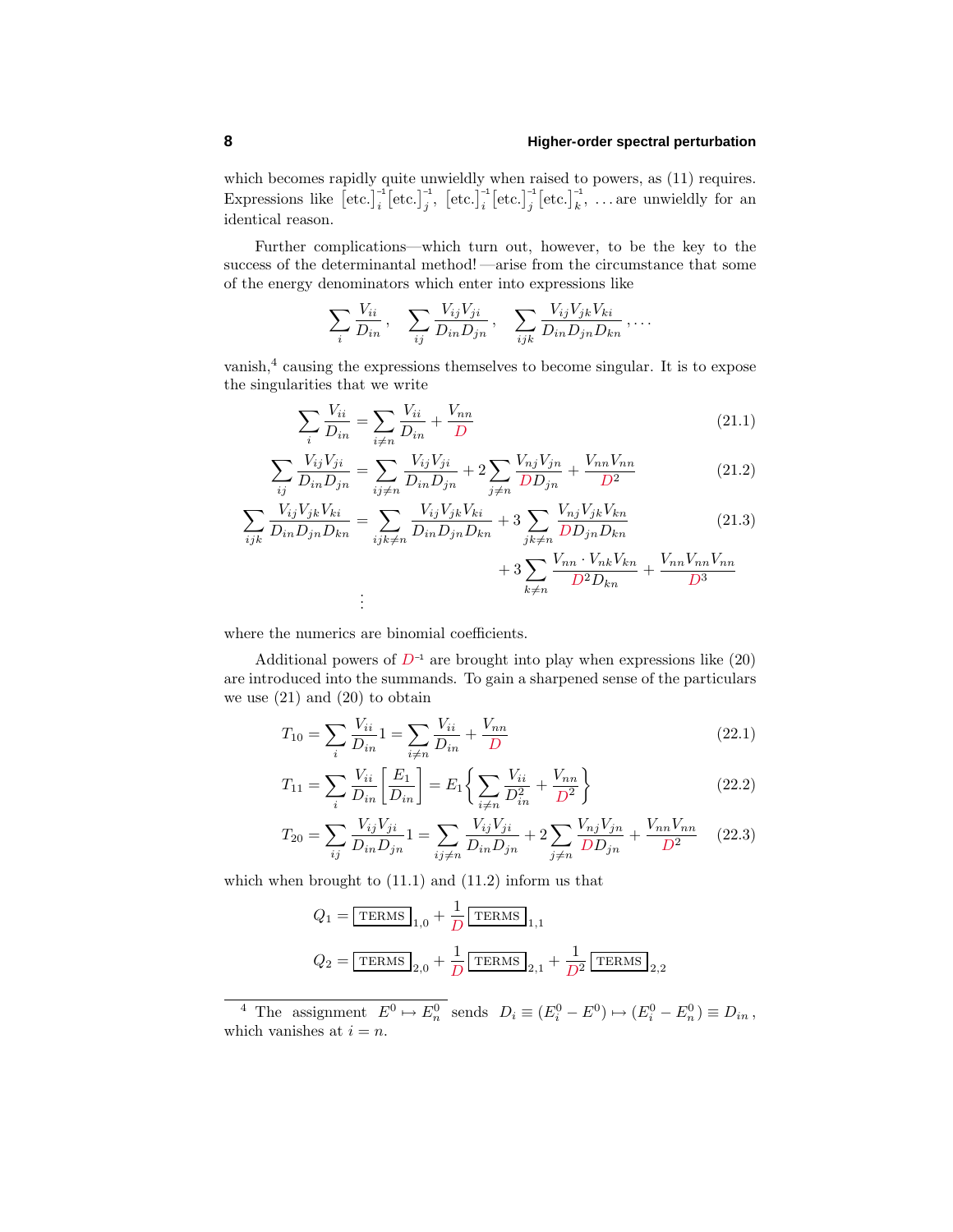#### **Distilled essence of the determinantal method 9**

This line of argument leads to the conclusion that

$$
Q_1 = Q_{10} + D^{-1}Q_{11}
$$
  
\n
$$
Q_2 = Q_{20} + D^{-1}Q_{21} + D^{-2}Q_{22}
$$
  
\n
$$
Q_3 = Q_{30} + D^{-1}Q_{31} + D^{-2}Q_{32} + D^{-3}Q_{33}
$$
  
\n:  
\n
$$
\vdots
$$
\n(23)

where—as also at (17)—the leading index on refers to expansion in powers of *λ*, and the trailing index to expansion in reciprocal powers of *D*.

Development of the double series

$$
T_p \equiv \text{tr}\,\mathbb{M}^p = \sum_i \lambda^i \, T_{pi} \qquad p+i \tag{24.1}
$$

$$
T_{pi} = \sum_{q=0} T_{piq} D^{-q}
$$
 (24.2)

(which feeds—by  $(11)$ —into the design of the  $Q_{iq}$ ) is tedious work. One of the fruits of the discussion to which I now turn will be a precise description of the details which actually contribute to perturbation theory in any specified order.

**Distilled essence of the determinantal method.** Return with (18) and (22) to (12) and with the assistance of *Mathematica* obtain

$$
0 = [P_{10} + P_{01}Q_{11}] + D[P_{11} + P_{01}Q_{10}] = [6000 \text{ stUFF}]_1 + D[DOOMED STUFF]_1 0 = [P_{20} + P_{10}Q_{10} + P_{11}Q_{11} + P_{01}Q_{21}] + D[P_{21} + P_{11}Q_{10} + P_{01}Q_{20}] + D^{-1}[P_{10}Q_{11} + P_{01}Q_{22}] = [6000 \text{ stUFF}]_2 + D[DOOMED STUFF]_2 + D^{-1}[NULL STUFF]_{2,1} 0 = [P_{30} + P_{20}Q_{10} + P_{21}Q_{11} + P_{10}Q_{20} + P_{11}Q_{21} + P_{01}Q_{31}] + D[P_{31} + P_{21}Q_{10} + P_{11}Q_{20} + P_{01}Q_{30}] + D^{-1}[P_{20}Q_{11} + P_{10}Q_{21} + P_{11}Q_{22} + P_{01}Q_{32}] + D^{-2}[P_{10}Q_{22} + P_{01}Q_{33}] = [6000 \text{ stUFF}]_3 + D[DOOMED STUFF]_3 + D^{-2}[NULL STUFF]_{3,2}
$$

The DOOMED STUFF is killed by the process  $D \rightarrow 0$ . In Part A I provide explicit demonstrations that

$$
\boxed{\text{NULL STUFF}}_{2,1} = \boxed{\text{NULL STUFF}}_{3,1} = \boxed{\text{NULL STUFF}}_{3,2} = 0
$$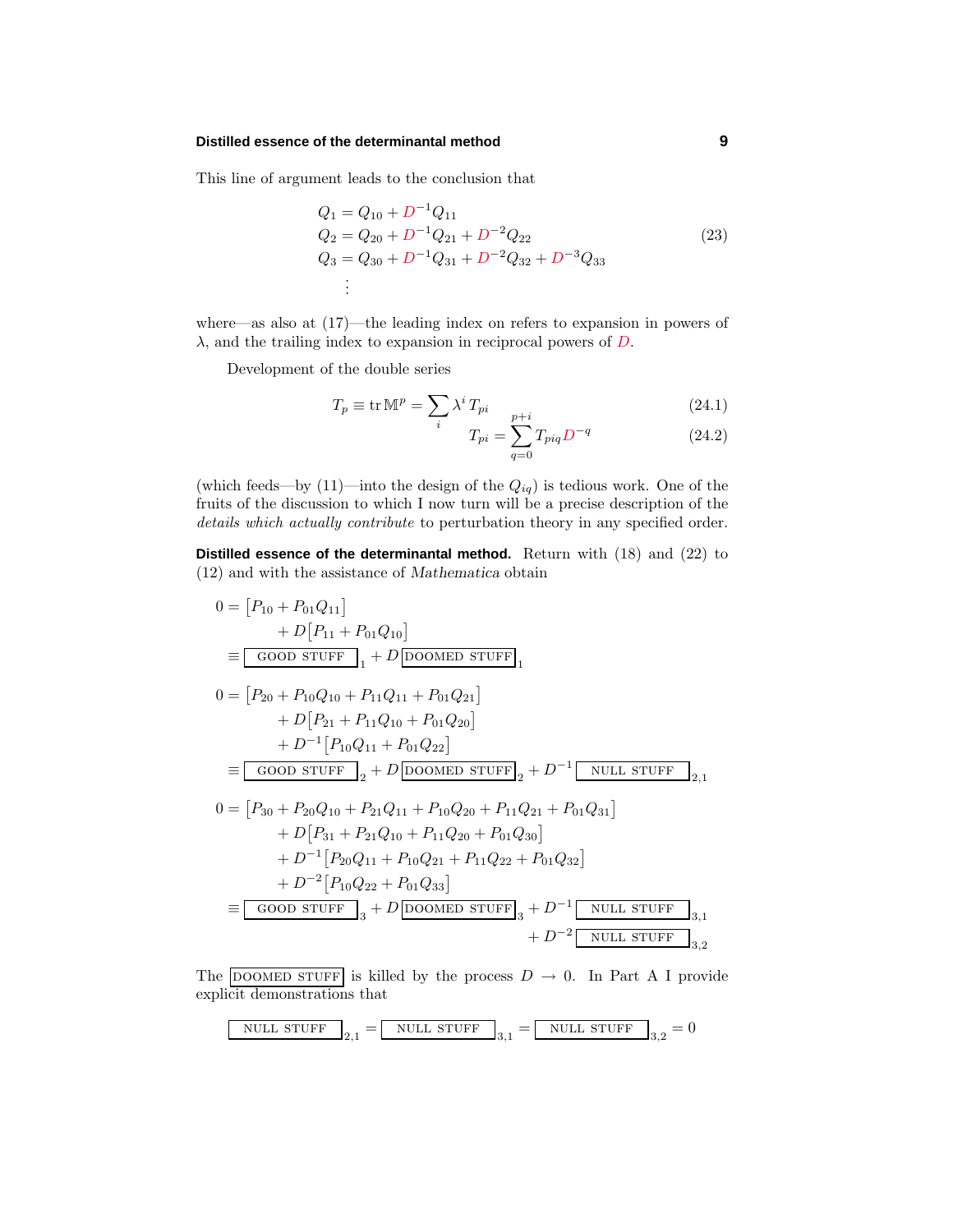hold unconditionally, as consequences simply of the detailed construction of those expressions. I do not know how to construct such arguments in the general case, but will proceed in confidence that

$$
NULL STUFF = 0 in all cases
$$
 (25)

since were it otherwise the right side of (4) would exhibit singularities which are manifestly absent from the left side.

"Determinantal perturbation theory," boiled down to its essence, resides therefore in the following sequential statements:

$$
\begin{array}{c}\n\hline\n\text{GOOD STUFF} \\
\hline\n\text{GOOD STUFF} \\
2 = 0 \\
\hline\n\text{GOOD STUFF} \\
3 = 0 \\
\hline\n\text{GOOD STUFF} \\
4 = 0 \\
\hline\n\text{GOOD STUFF} \\
5 = 0 \\
\hline\n\end{array}
$$
\n(26)

which can be looked upon as a sharpened version of (12). When using the method in order  $p$  we need concern ourselves with trace expansions (first in powers of  $\lambda$ , then in inverse powers of *D*) only to the extent necessitated by the definitions of  $\boxed{\text{GOOD STUFF}}_k: k = 1, 2, \ldots, p$ . For future reference I record here that

$$
GOOD STUFF_{1} = P_{10} + P_{01}Q_{11}
$$
\n(27.1)

$$
GOOD STUFF \Big]_2 = P_{20} + P_{10}Q_{10} + P_{11}Q_{11} + P_{01}Q_{21}
$$
 (27.2)

$$
\frac{\text{GOOD STUFF}}{3} = P_{30} + P_{20}Q_{10} + P_{21}Q_{11} + P_{10}Q_{20}
$$
\n
$$
+ P_{11}Q_{21} + P_{01}Q_{31}
$$
\n(27.3)

$$
\begin{array}{|c|c|c|c|c|c|c|}\n\hline\n\text{GOOD STUFF} & = P_{40} + P_{30}Q_{10} + P_{31}Q_{11} + P_{20}Q_{20} & (27.4) \\
& + P_{21}Q_{21} + P_{10}Q_{30} + P_{11}Q_{31} + P_{01}Q_{41} & \\
\hline\n\text{GOOD STUFF} & = P_{50} + P_{40}Q_{10} + P_{41}Q_{11} + P_{30}Q_{20} + P_{31}Q_{21} & (27.5) \\
& + P_{20}Q_{30} + P_{21}Q_{31} + P_{10}Q_{40} + P_{11}Q_{41} + P_{01}Q_{51}\n\hline\n\end{array}
$$

Notice that advancing from one order to the next always brings two more terms into play; by this measure, complexity grows (not exponentially but only) linearly.

Evidently we need to possess descriptions of

$$
P_{01} \t\t and \t\t Q_{11} \t\t to work in order  $p = 1$   
\n
$$
P_{01} \t\t P_{10} \t\t P_{11} \t\t and \t\t Q_{10} \t\t Q_{11} \t\t to work in order  $p = 2$   
\n
$$
P_{20} \t\t Q_{21}
$$
$$
$$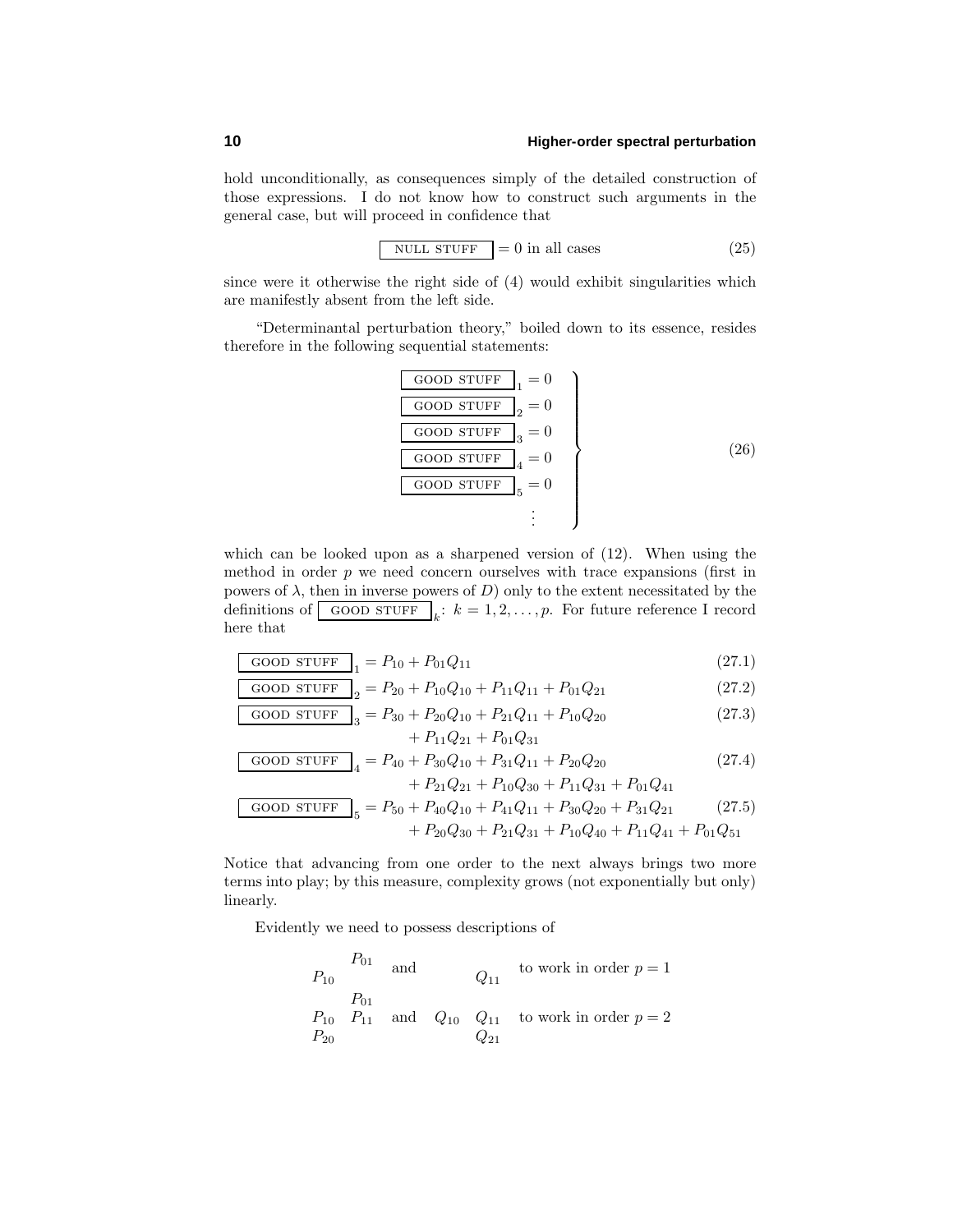| $P_{30}$                      | $P_{01}$<br>$P_{10}$ $P_{11}$<br>$P_{20}$ $P_{21}$                      | and | $\begin{array}{cc} Q_{10} & Q_{11} \\ Q_{20} & Q_{21} \end{array}$      | $Q_{31}$             | to work in order $p = 3$                                       |
|-------------------------------|-------------------------------------------------------------------------|-----|-------------------------------------------------------------------------|----------------------|----------------------------------------------------------------|
| $P_{40}$                      | $P_{01}$<br>$P_{10}$ $P_{11}$<br>$P_{30}$ $P_{31}$                      |     | $Q_{10}$ $Q_{11}$<br>$Q_{30}$ $Q_{31}$                                  | $Q_{41}$             | $P_{20}$ $P_{21}$ and $Q_{20}$ $Q_{21}$ to work in order $p=4$ |
| $P_{40}$ $P_{41}$<br>$P_{50}$ | $P_{01}$<br>$P_{10}$ $P_{11}$<br>$P_{20}$ $P_{21}$<br>$P_{30}$ $P_{31}$ | and | $Q_{10}$ $Q_{11}$<br>$Q_{20}$ $Q_{21}$<br>$Q_{30}$ $Q_{31}$<br>$Q_{40}$ | $Q_{41}$<br>$Q_{51}$ | to work in order $p = 5$                                       |

The requisite *P*-data were produced already at (18). Detailed *Q*-data have yet to be generated, but from  $(11)$  we know that the only  $T_{pi}$  of interest in that connection are

| $T_{10}$ |                                                                                                                                        |  | if we work in order $p = 1$ |                    |
|----------|----------------------------------------------------------------------------------------------------------------------------------------|--|-----------------------------|--------------------|
| $T_{20}$ | $T_{10}$ $T_{11}$                                                                                                                      |  | if we work in order $p = 2$ |                    |
| $T_{30}$ | $T_{10}$ $T_{11}$ $T_{12}$<br>$T_{20}$ $T_{21}$                                                                                        |  | if we work in order $p=3$   |                    |
| $T_{40}$ | $T_{10}$ $T_{11}$ $T_{12}$ $T_{13}$<br>$T_{20}$ $T_{21}$ $T_{22}$<br>$T_{30}$ $T_{31}$                                                 |  | if we work in order $p = 4$ |                    |
| $T_{50}$ | $T_{10}$ $T_{11}$ $T_{12}$ $T_{13}$ $T_{14}$<br>$T_{20}$ $T_{21}$ $T_{22}$ $T_{23}$<br>$T_{30}$ $T_{31}$ $T_{32}$<br>$T_{40}$ $T_{41}$ |  | if we work in order $p = 5$ | $\left( 28\right)$ |

And it is gratifying to note that, once those terms have been packaged as required by (11), their  $D^{-1}$ -expansion need be carried only to first order. One would, on the other hand, have to work in much more elaborate detail if one sought to construct explicit demonstrations of all statements of type (25); it is by abandoning that redundant exercise (which, however, provides valuable checks on the accuracy of our work) that we have brought high-order perturbation theory within the bounds of feasibility.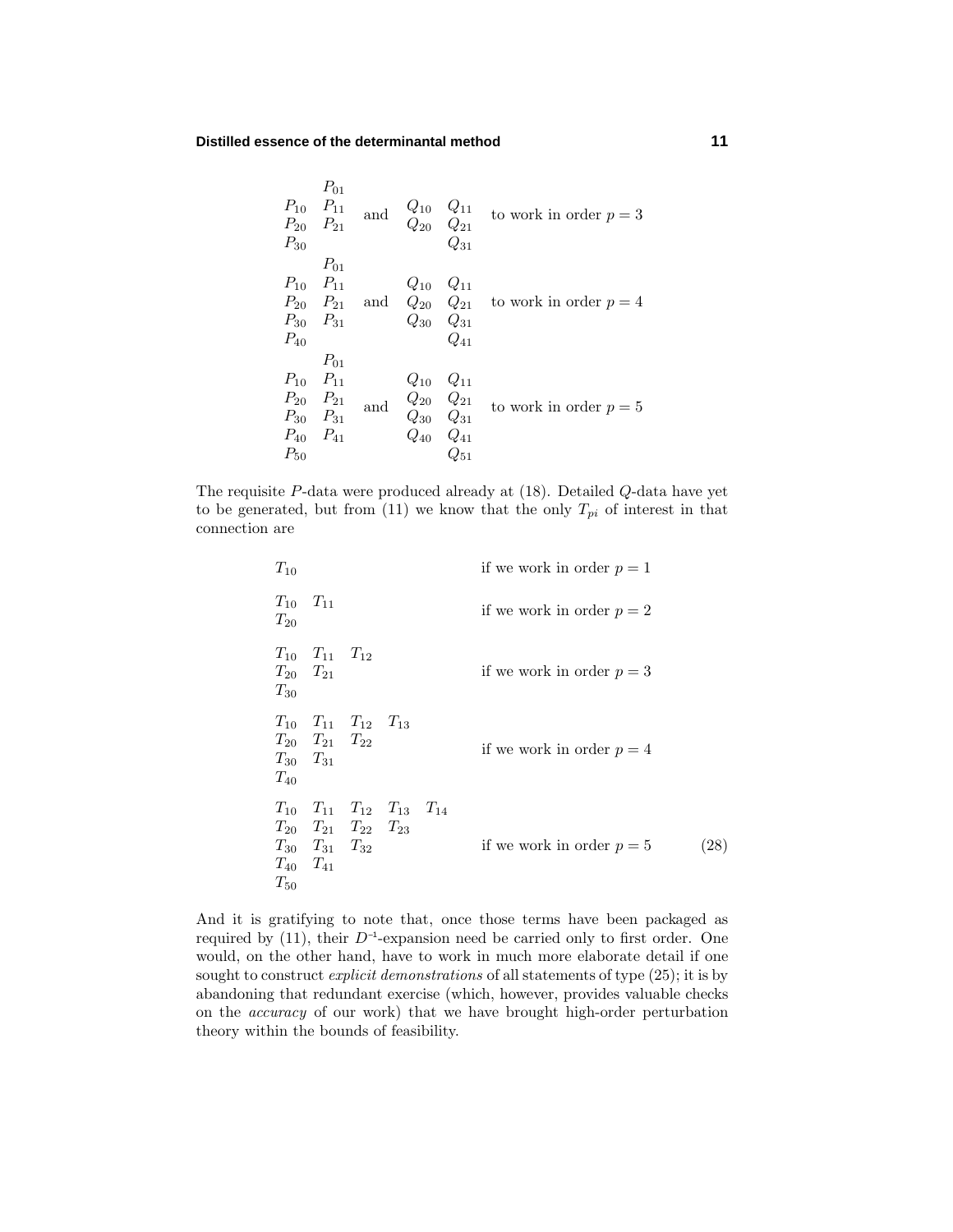**Truncated double expansion of trace terms.** Here I undertake to construct equations of (compare (24)) the form

$$
T_{pi} \approx T_{pi0} + T_{pi1} D^{-1}
$$
\n
$$
(30)
$$

where  $pi$  ranges on the values indicated at (26) and where  $\approx$  signifies that terms of orders *D*−2, *D*−3, *...* have been dismissed on the ground that in the non-degenerage case they have nothing to tell us, are irrelevant to determinantal perturbation theory (though of vital relevance to the verification of (25)). Our (labor-intensive) computational program was anticipated at (22), where we obtained results which—if, to reduce notational clutter, we adopt a "summation convention" according to which

$$
\sum_{i \neq n} \, , \quad \sum_{ij \neq n} \, , \quad \sum_{ijk \neq n} \, , \quad \dots \text{ will be tacitly understood}
$$

—can be expressed

$$
T_{10} \approx \frac{V_{ii}}{D_{in}} + V_{nn}D^{-1}
$$
  
\n
$$
T_{11} \approx E_1 \frac{V_{ii}}{D_{in}^2}
$$
  
\n
$$
T_{20} \approx \frac{V_{ij}V_{ji}}{D_{in}D_{jn}} + 2\frac{V_{nj}V_{jn}}{D_{jn}}D^{-1}
$$

Proceding similarly with the indispensable assistance of *Mathematica*, I construct this extension of the preceding short list:

$$
T_{10} \approx \left\{ \frac{1}{D_{in}} \right\} V_{ii} + V_{nn} D^{-1}
$$
\n(31.10)

$$
T_{11} \approx \left\{ E_1 \frac{1}{D_{in}^2} \right\} V_{ii} \tag{31.11}
$$

$$
T_{12} \approx \left\{ E_1^2 \frac{1}{D_{in}^3} + E_2 \frac{1}{D_{in}^2} \right\} V_{ii}
$$
\n(31.12)

$$
T_{13} \approx \left\{ E_1^3 \frac{1}{D_{in}^4} + 2E_1 E_2 \frac{1}{D_{in}^3} + E_3 \frac{1}{D_{in}^2} \right\} V_{ii}
$$
\n(31.13)

$$
T_{14} \approx \left\{ E_1^4 \frac{1}{D_{in}^5} + 3E_1^2 E_2 \frac{1}{D_{in}^4} + (2E_1 E_3 + E_2^2) \frac{1}{D_{in}^3} + E_4 \frac{1}{D_{in}^2} \right\} V_{ii}
$$
 (31.14)

$$
T_{20} \approx \left\{ \frac{1}{D_{in} D_{jn}} \right\} V_{ij} V_{ji} + 2 \left\{ \frac{1}{D_{jn}} \right\} V_{nj} V_{jn} D^{-1}
$$
\n(31.20)

$$
T_{21} \approx \left\{ E_1 \left[ \frac{1}{D_{in} D_{jn}^2} + \frac{1}{D_{in}^2 D_{jn}} \right] \right\} V_{ij} V_{ji} + 2 \left\{ E_1 \frac{1}{D_{jn}^2} \right\} V_{nj} V_{jn} D^{-1}
$$
 (31.21)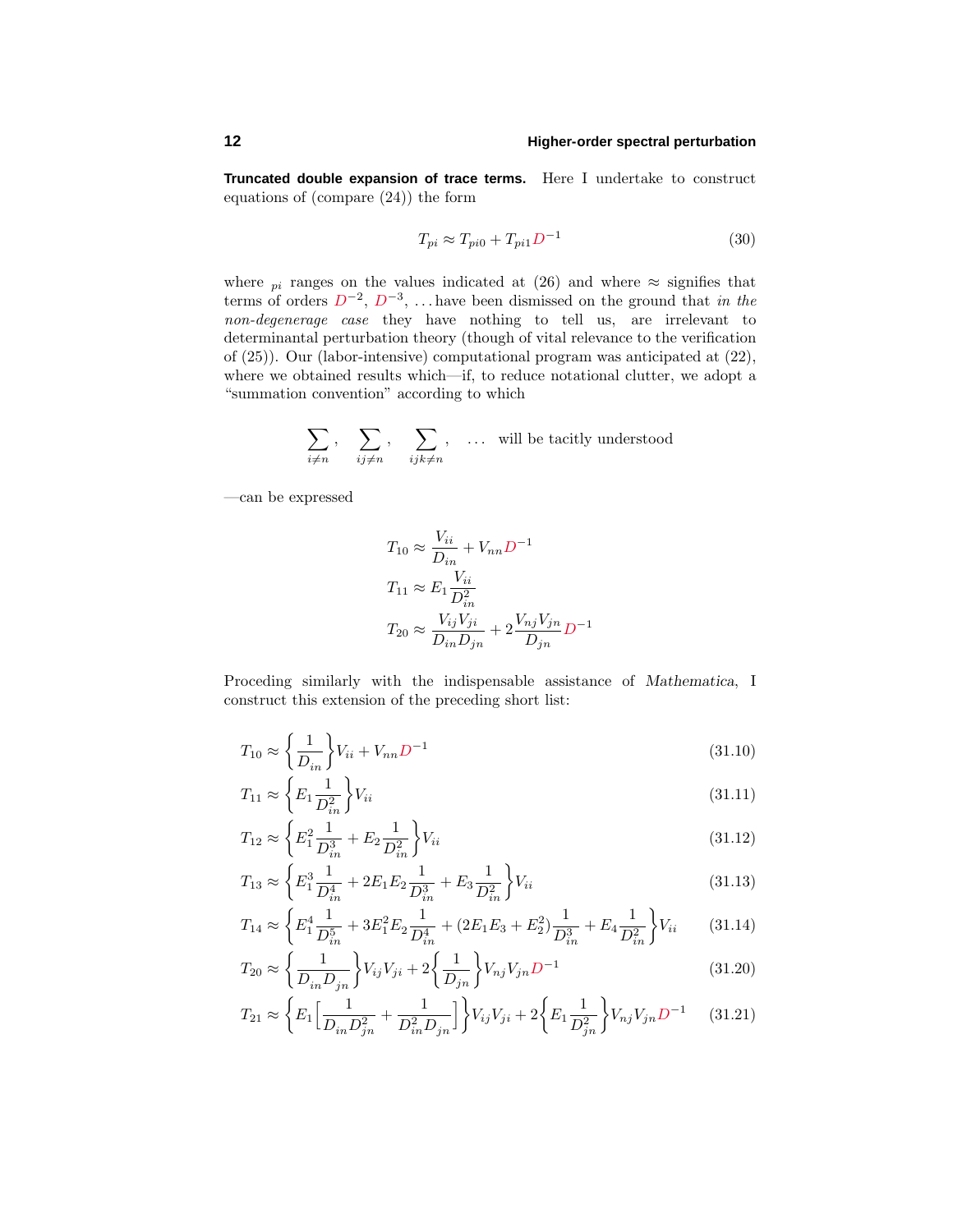$$
T_{22} \approx \left\{ E_1^2 \left[ \frac{1}{D_{in} D_{jn}^3} + \frac{1}{D_{in}^2 D_{jn}^2} + \frac{1}{D_{in}^3 D_{jn}} \right] \right\}
$$
\n
$$
+ E_2 \left[ \frac{1}{D_{in} D_{jn}^2} + \frac{1}{D_{in}^2 D_{jn}} \right] \right\} V_{ij} V_{ji}
$$
\n
$$
+ 2 \left\{ E_1^2 \frac{1}{D_{jn}^3} + E_2 \frac{1}{D_{jn}^2} \right\} V_{nj} V_{jn} D^{-1}
$$
\n
$$
T_{23} \approx \left\{ E_1^3 \left[ \frac{1}{D_{in} D_{jn}^4} + \frac{1}{D_{in}^2 D_{jn}^3} + \frac{1}{D_{in}^3 D_{jn}^2} + \frac{1}{D_{in}^4 D_{jn}} \right] \right\}
$$
\n
$$
+ 2 E_1 E_2 \left[ \frac{1}{D_{in} D_{jn}^3} + \frac{1}{D_{in}^2 D_{jn}^2} + \frac{1}{D_{in}^3 D_{jn}} \right]
$$
\n
$$
+ E_3 \left[ \frac{1}{D_{in} D_{jn}^2} + \frac{1}{D_{in}^2 D_{jn}} \right] \right\} V_{ij} V_{ji}
$$
\n
$$
(31.23)
$$

$$
+ 2\left\{E_1^3 \frac{1}{D_{jn}^4} + 2E_1 E_2 \frac{1}{D_{jn}^3} + E_3 \frac{1}{D_{jn}^2}\right\} V_{nj} V_{jn} D^{-1}
$$

$$
T_{30} \approx \left\{\frac{1}{D_{in} D_{jn} D_{kn}}\right\} V_{ij} V_{jk} V_{ki} + 3\left\{\frac{1}{D_{jn} D_{kn}}\right\} V_{nj} V_{jk} V_{kn} D^{-1}
$$
(31.30)

$$
T_{31} \approx \left\{ E_1 \left[ \frac{1}{D_{in}^2 D_{jn} D_{kn}} + \frac{1}{D_{in} D_{jn}^2 D_{kn}} + \frac{1}{D_{in} D_{jn} D_{jn}^2 D_{kn}^2} \right] \right\} V_{ij} V_{jk} V_{ki} + 3 \left\{ E_1 \left[ \frac{1}{D_{jn}^2 D_{kn}} + \frac{1}{D_{jn} D_{kn}^2} \right] \right\} V_{nj} V_{jk} V_{kn} D^{-1}
$$
(31.31)

$$
T_{32} \approx \left\{ E_1^2 \left[ \frac{1}{D_{in}^3 D_{jn} D_{kn}} + \frac{1}{D_{in} D_{jn}^3 D_{kn}} + \frac{1}{D_{in} D_{jn} D_{jn}^3 D_{kn}^3} + \frac{1}{D_{in} D_{jn} D_{jn}^2 D_{kn}^2} + \frac{1}{D_{in}^2 D_{jn}^2 D_{kn}^2} + \frac{1}{D_{in}^2 D_{jn}^2 D_{kn}^2} \right\}
$$
(31.32)

$$
L_{in}L_{jn}L_{kn} = L_{in}L_{jn}L_{kn} = L_{in}L_{jn}L_{kn}.
$$
  
+
$$
E_{2}\left[\frac{1}{D_{in}^{2}D_{jn}D_{kn}} + \frac{1}{D_{in}D_{jn}^{2}D_{kn}} + \frac{1}{D_{in}D_{jn}D_{kn}^{2}}\right]V_{ij}V_{jk}V_{ki}
$$
  
+
$$
3\left\{E_{1}^{2}\left[\frac{1}{D_{jn}^{3}D_{kn}} + \frac{1}{D_{jn}D_{kn}^{3}} + \frac{1}{D_{jn}^{2}D_{kn}^{2}}\right] + E_{2}\left[\frac{1}{D_{jn}^{2}D_{kn}} + \frac{1}{D_{jn}D_{kn}^{2}}\right]V_{nj}V_{jk}V_{kn}D^{-1}
$$
  

$$
T_{40} \approx \left\{\frac{1}{D_{in}D_{jn}D_{kn}D_{ln}}\right\}V_{ij}V_{jk}V_{kl}V_{li}
$$
(31.40)  
+
$$
4\left\{\frac{1}{D_{jn}D_{kn}D_{ln}}\right\}V_{nj}V_{jk}V_{kl}V_{ln}D^{-1}
$$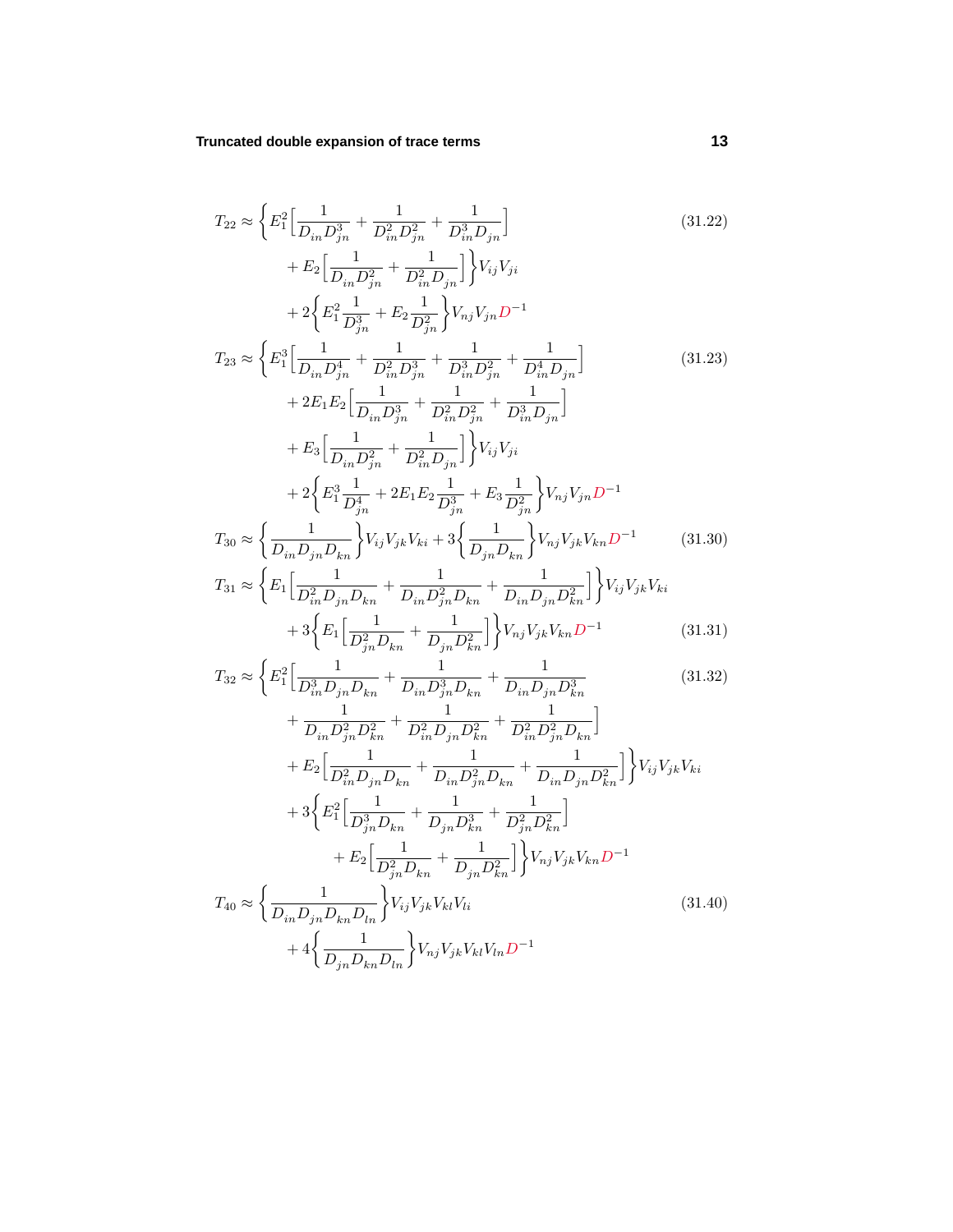$$
T_{41} \approx \left\{ E_1 \left[ \frac{1}{D_{in}^2 D_{jn} D_{kn} D_{ln}} + \frac{1}{D_{in} D_{jn}^2 D_{kn} D_{ln}} \right. \right. \tag{31.41}
$$
\n
$$
+ \frac{1}{D_{in} D_{jn} D_{kn}^2 D_{ln}} + \frac{1}{D_{in} D_{jn} D_{jn} D_{kn} D_{ln}^2} \right] \left\} V_{ij} V_{jk} V_{kl} V_{li} + 4 \left\{ E_1 \left[ \frac{1}{D_{jn}^2 D_{kn} D_{ln}} + \frac{1}{D_{jn} D_{kn}^2 D_{ln}} \right. \right. \right. \left. + \frac{1}{D_{jn} D_{kn} D_{ln}^2} \right] \left\} V_{nj} V_{jk} V_{kl} V_{ln} D^{-1}
$$
\n
$$
T_{50} \approx \frac{1}{D_{in} D_{jn} D_{kn} D_{ln} D_{mn}} V_{ij} V_{jk} V_{kl} V_{lm} V_{mi} \tag{31.50}
$$
\n
$$
+ 5 \frac{1}{D_{jn} D_{kn} D_{ln} D_{mn}} V_{nj} V_{jk} V_{kl} V_{lm} V_{mn} D^{-1}
$$

We note—as a weak check on the accuracy of those statements—that every term is physically dimensionless.

Equations (11) ask us to *multiply* the  $T_{pi}$  in various ways... and this, unless we are careful, can lead to deep confusion. Look, for example, to the product  $T_{10}^2 T_{11}$  encountered in (11.4): were we to proceed literally from (31.10) and (31.11) we—*Mathematica*—would obtain

$$
T_{10}^2T_{11}\approx E_1\frac{V_{ii}^3}{D_{in}^4}+2E_1\frac{V_{ii}^2V_{nn}}{D_{in}^3}D^{-1}
$$

which is incorrect: we have displayed as a sum of products what is really a product of sums—this because we have not distinguished the running index in one sum from the running index in the other. And we would soon run out of alphabet if we attempted (by hand) to maintain the indicial distinctions in question. I propose, therefore, to give each sum its own distinctive name: I will write

$$
T_{10} \approx \Sigma_{10} + \sigma_{10} D^{-1} \tag{32.10}
$$

$$
T_{11} \approx E_1 \Sigma_{11} \tag{32.11}
$$

$$
T_{12} \approx E_1^2 \Sigma_{12} + E_2 \Sigma_{11} \tag{32.12}
$$

$$
T_{13} \approx E_1^3 \Sigma_{13} + 2E_1 E_2 \Sigma_{12} + E_3 \Sigma_{11}
$$
\n(32.13)

$$
T_{14} \approx E_1^4 \Sigma_{14} + 3E_1^2 E_2 \Sigma_{13} + (2E_1 E_3 + E_2^2) \Sigma_{12} + E_4 \Sigma_{11}
$$
 (32.14)

$$
T_{20} \approx \Sigma_{20} + \sigma_{20} D^{-1} \tag{32.20}
$$

$$
T_{21} \approx E_1 \Sigma_{21} + E_1 \sigma_{21} D^{-1} \tag{32.21}
$$

$$
T_{22} \approx E_1^2 \Sigma_{22} + E_2 \Sigma_{21} + \{E_1^2 \sigma_{22} + E_2 \sigma_{21}\} D^{-1}
$$
 (32.22)

$$
T_{23} \approx E_1^3 \Sigma_{23} + 2E_1 E_2 \Sigma_{22} + E_3 \Sigma_{21}
$$
\n
$$
(32.23)
$$
\n
$$
[F^3 \tau + 2F F \tau + F \tau + 2F \tau + 2F^2]
$$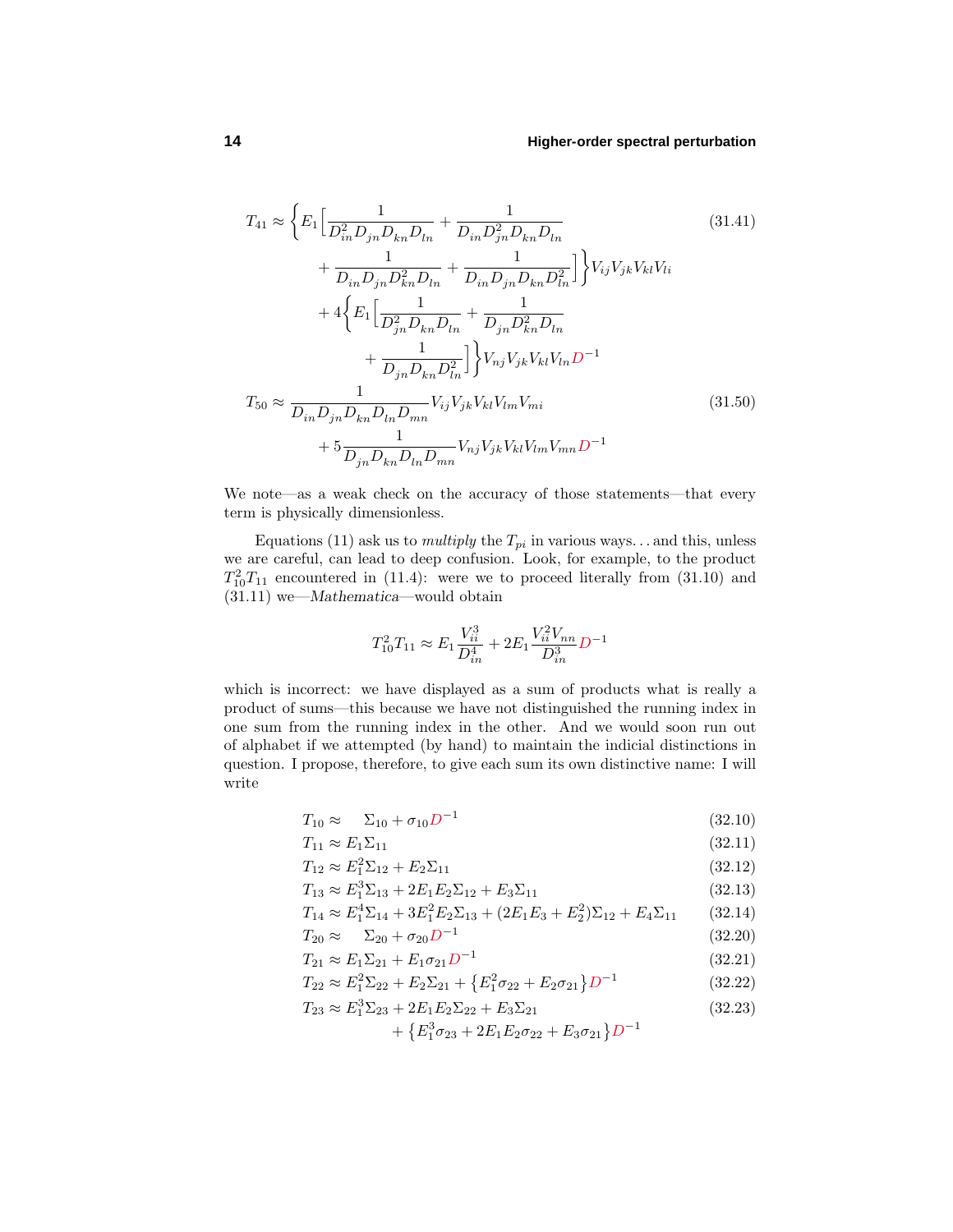# **Construction of the truncated Q-coefficients 15**

$$
T_{30} \approx \Sigma_{30} + \sigma_{30} D^{-1} \tag{32.30}
$$

$$
T_{31} \approx E_1 \Sigma_{31} + E_1 \sigma_{31} D^{-1} \tag{32.31}
$$

$$
T_{32} \approx E_1^2 \Sigma_{32} + E_2 \Sigma_{31} + \{E_1^2 \sigma_{32} + E_2 \sigma_{31}\} D^{-1}
$$
 (32.32)

$$
T_{40} \approx \Sigma_{40} + \sigma_{40} D^{-1} \tag{32.40}
$$

$$
T_{41} \approx E_1 \Sigma_{41} + E_1 \sigma_{41} D^{-1} \tag{32.41}
$$

$$
T_{50} \approx \Sigma_{50} + \sigma_{50} D^{-1} \tag{32.50}
$$

and look to (31) for the *definitions* of the  $\Sigma$ 's and  $\sigma$ 's, which are, in effect, "encapsulated sums." Equations (32) show (31) to have been more highly patterned than you may at first have noticed, and from the precision of that pattern we gain confidence in the accuracy of (31/32).

**Construction of the truncated Q-coefficients.** We introduce (32) into (11), expand in powers of  $D^{-1}$ , abandon the terms of orders  $D^{-2}$ ,  $D^{-3}$ , *...* and, consigning all the labor to *Mathematica*, obtain

$$
Q_{10} \approx \Sigma_{10} \tag{33.10}
$$

$$
Q_{11} \approx \sigma_{10} \tag{33.11}
$$

$$
Q_{20} \approx E_1 \Sigma_{11} + \frac{1}{2} \left[ \Sigma_{10}^2 - \Sigma_{20} \right]
$$
\n(33.20)\n  
\n(33.21)

$$
Q_{21} \approx \sigma_{10} \Sigma_{10} - \frac{1}{2} \sigma_{20}
$$
\n
$$
Q_{30} \approx E_1^2 \Sigma_{12} + E_1 [\Sigma_{10} \Sigma_{11} - \frac{1}{2} \Sigma_{21}] + E_2 \Sigma_{11}
$$
\n(33.30)

$$
+ \left[\frac{1}{6}\Sigma_{10}^3 - \frac{1}{2}\Sigma_{10}\Sigma_{20} + \frac{1}{3}\Sigma_{30}\right]
$$
  
\n
$$
Q_{31} \approx E_1 \left[\sigma_{10}\Sigma_{11} - \frac{1}{2}\sigma_{21}\right]
$$
  
\n
$$
+ \left[\frac{1}{3}\sigma_{30} + \frac{1}{2}(\sigma_{10}\Sigma_{10}^2 - \sigma_{20}\Sigma_{10} - \sigma_{10}\Sigma_{20})\right]
$$
\n(33.31)

The descriptions of

$$
Q_{40} \approx
$$
 sum of 17 terms  
\n $Q_{41} \approx$  sum of 16 terms  
\n $Q_{50} \approx$  sum of 37 terms  
\n $Q_{51} \approx$  sum of 41 terms

are so uninformatively complicated that they will be reserved for an appendix.

**Final assembly.** Bring the  $Q_$  of (33) and the  $P_$  of (18) to (27), and obtain

GOOD STUFF 
$$
\frac{1}{1} = -A_1 \{ E_1 - \sigma_{10} \}
$$
  
\nGOOD STUFF 
$$
{}_{2} = (A_2 E_1 - A_1 \Sigma_{10}) \{ E_1 - \sigma_{10} \} - A_1 \{ E_2 + \frac{1}{2} \sigma_{20} \}
$$
  
\nGOOD STUFF 
$$
{}_{3} = \frac{1}{2} \left( -A_3 E_1^2 - A_2 (\sigma_{20} - 2E_1 \Sigma_{10}) - A_1 (\sigma_{21} + \Sigma_{10}^2 + 2E_1 \Sigma_{11} - \Sigma_{10}) \right) \{ E_1 - \sigma_{10} \}
$$
  
\n
$$
+ \frac{1}{4} (A_2 (2E_2 - \sigma_{10}) - A_1 \Sigma_{10}) \{ E_2 + \frac{1}{2} \sigma_{20} \}
$$
  
\n
$$
- A_1 \{ E_3 + \frac{1}{2} \sigma_{10} \sigma_{21} - \frac{1}{3} \sigma_{30} \}
$$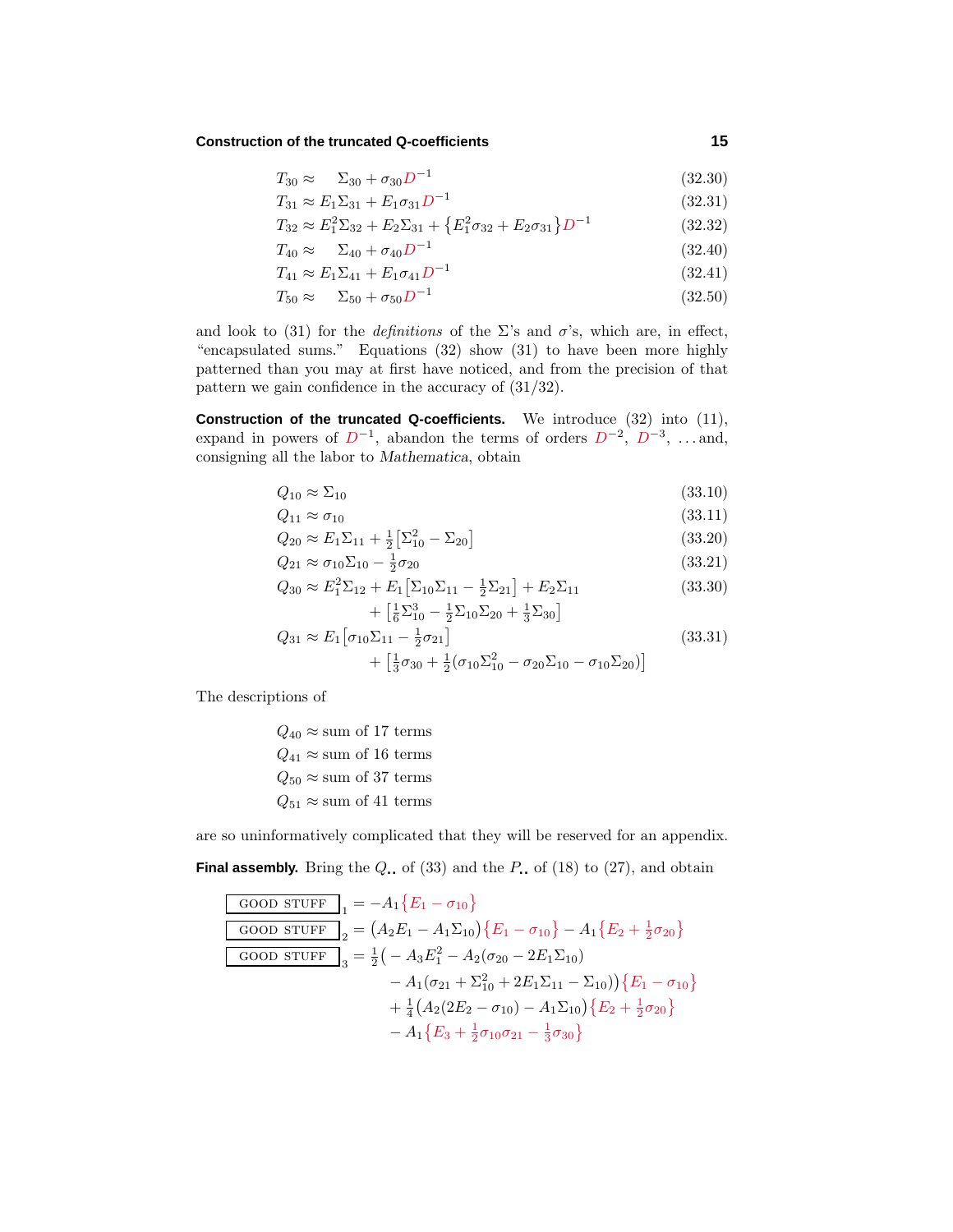The detail is distracting; the *Mathematica* commands themselves seem in this instance to be more instructive: ask for good1 and get

$$
-A_1(E_1-\sigma_{10})
$$

Enter the command Simplify[good2,  $E_1 - \sigma_{10} = 0$ ] and get

 $-A_1(E_2 + \frac{1}{2}\sigma_{20})$ 

Command Simplify[good3,  ${E_1 - \sigma_{10} = 0, E_2 + \frac{1}{2}\sigma_{20} = 0}$ ] and get

$$
-A_1(E_3 + \frac{1}{2}\sigma_{10}\sigma_{21} - \frac{1}{3}\sigma_{30})
$$

The next two generations of this sequential procedure give

$$
-A_1(E_4 - \frac{1}{4}\sigma_{20}\sigma_{21} + \frac{1}{2}E_1^2\sigma_{22} - \frac{1}{3}E_1\sigma_{31} + \frac{1}{4}\sigma_{40}),
$$
  

$$
-A_1(E_5 + \frac{1}{2}E_3\sigma_{21} + E_2\sigma_{10}\sigma_{22} + \frac{1}{2}\sigma_{10}^3\sigma_{23} - \frac{1}{3}E_2\sigma_{31} - \frac{1}{3}\sigma_{10}^2\sigma_{32} + \frac{1}{4}\sigma_{10}\sigma_{41} - \frac{1}{5}\sigma_{50} + \frac{1}{4}\sigma_{40}\Sigma_{10} + \frac{1}{4}\sigma_{10}\Sigma_{40})
$$

The assumed non-degeneracy of  $E_n^0$  implies  $A_1 \neq 0$ , so on the basis of (26) we have<sup>5</sup>

$$
E_n^1 = \sigma_{10} \tag{34.1}
$$

$$
E_n^2 = -\frac{1}{2}\sigma_{20} \tag{34.2}
$$

$$
E_n^3 = -\frac{1}{2}\sigma_{10}\sigma_{21} + \frac{1}{3}\sigma_{30} \tag{34.3}
$$

$$
E_n^4 = +\frac{1}{4}\sigma_{20}\sigma_{21} - \frac{1}{2}(E_1)^2\sigma_{22} + \frac{1}{3}E_1\sigma_{31} - \frac{1}{4}\sigma_{40}
$$
(34.4)

$$
E_n^5 = -\frac{1}{2}E_3\sigma_{21} - E_2\sigma_{10}\sigma_{22} - \frac{1}{2}\sigma_{10}^3\sigma_{23} + \frac{1}{3}E_2\sigma_{31} + \frac{1}{3}\sigma_{10}^2\sigma_{32} - \frac{1}{4}\sigma_{10}\sigma_{41} + \frac{1}{5}\sigma_{50} - \frac{1}{4}\sigma_{40}\Sigma_{10} - \frac{1}{4}\sigma_{10}\Sigma_{40}
$$
 (34.5)

Comparison of (32) with (31) provides these definitions:

$$
\sigma_{10} \equiv V_{nn}
$$
  
\n
$$
\sigma_{20} \equiv 2 \left\{ \frac{1}{D_{jn}} \right\} V_{nj} V_{jn} \quad ; \quad \sigma_{21} \equiv 2 \left\{ \frac{1}{D_{jn}^2} \right\} V_{nj} V_{jn}
$$
  
\n
$$
\sigma_{30} \equiv 3 \left\{ \frac{1}{D_{jn} D_{kn}} \right\} V_{nj} V_{jk} V_{kn}
$$

So the first three of equations (34), when translated into orthodox notation, read

$$
E_n^1 = V_{nn} \tag{35.1}
$$

$$
E_n^2 = -\sum_{j \neq n} \frac{V_{nj} V_{jn}}{D_{jn}}\tag{35.2}
$$

$$
E_n^3 = \sum_{jk \neq n} \frac{V_{nj} V_{jk} V_{kn}}{D_{jn} D_{kn}} - V_{nn} \cdot \sum_{j \neq n} \frac{V_{nj} V_{jn}}{D_{jn}^2}
$$
(35.3)

<sup>5</sup> The right sides of (34) are written precisely as *Mathematica* produced them, but on the left I have reinstated  $E_p \mapsto E_n^p$  where *p* refers to *perturbational* order—not to a power. But  $E_1^2$  on the right side of (34.4) is a power.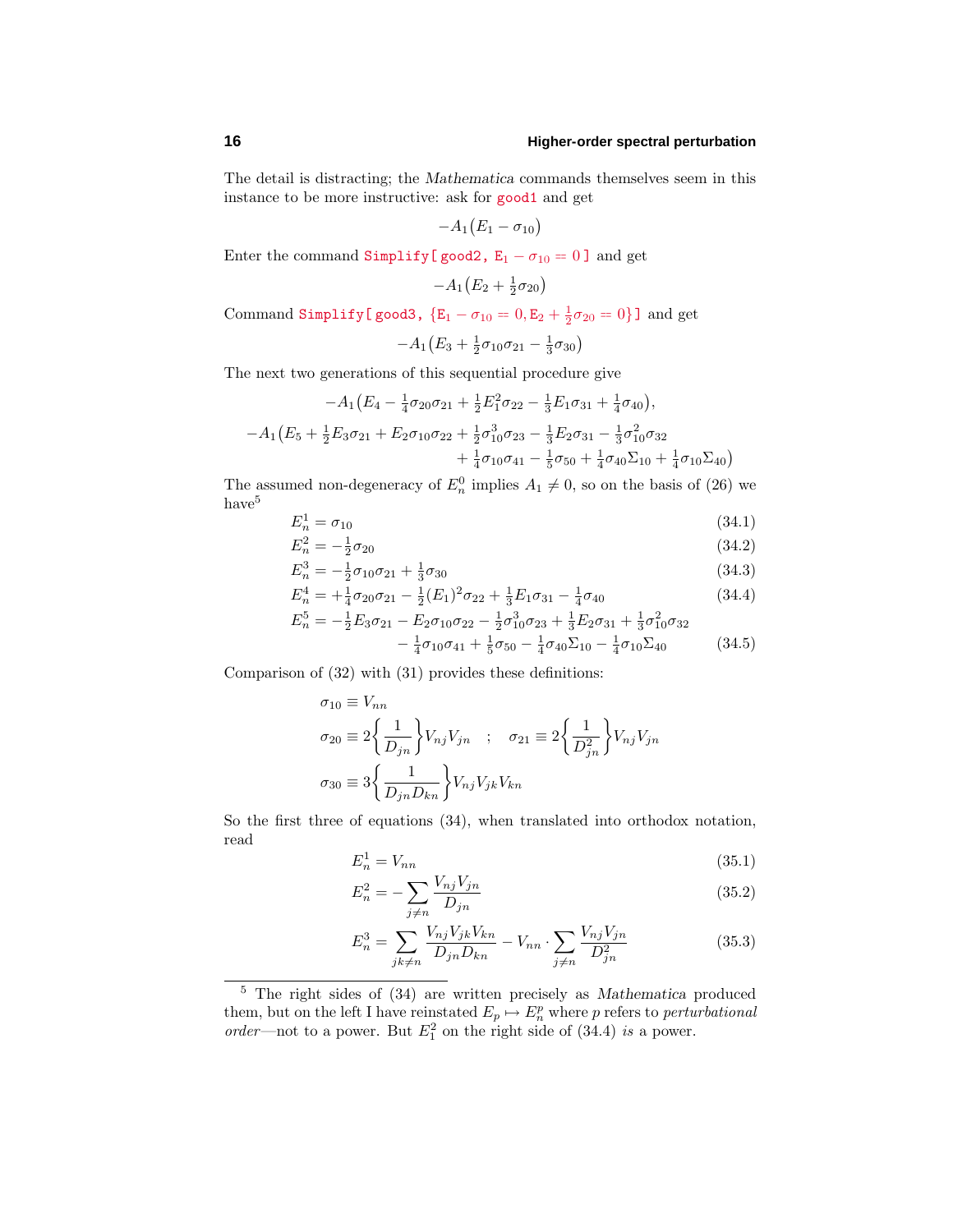# **Final assembly 17**

These are precisely the results reported at (2): the first two equations can be found in any introductory quantum text,<sup>6</sup> while—as reported earlier—(35.3) can be found on page 136 of Landau & Lifshitz' 3<sup>rd</sup> revised edition (1977). An alternative formulation of the same result appears at  $(25.12)$  in Hans Bethe  $\&$ Edwin Salpeter, Quantum Mechanics of One- and Two-Electron Atoms (1957).

Extending our *σ*-list

$$
\sigma_{22} \equiv 2 \frac{1}{D_{jn}^{3}} V_{nj} V_{jn}
$$
  
\n
$$
\sigma_{31} \equiv 3 \left[ \frac{1}{D_{jn}^{2} D_{kn}} + \frac{1}{D_{jn} D_{kn}^{2}} \right] V_{nj} V_{jk} V_{kn}
$$
  
\n
$$
\sigma_{40} \equiv 4 \frac{1}{D_{jn} D_{kn} D_{ln}} V_{nj} V_{jk} V_{kl} V_{ln}
$$

we find that in 4th order

$$
E_n^4 = \left[\sum_{i \neq n} \frac{1}{D_{in}} V_{ni} V_{in}\right] \left[\sum_{j \neq n} \frac{1}{D_{jn}^2} V_{nj} V_{jn}\right] - V_{nn}^2 \sum_{i \neq n} \frac{1}{D_{jn}^3} V_{nj} V_{jn}
$$
  
+  $V_{nn} \sum_{ij \neq n} \left[\frac{1}{D_{in}^2 D_{jn}} + \frac{1}{D_{in} D_{jn}^2}\right] V_{ni} V_{ij} V_{jn}$  (35.4)  
-  $\sum_{ijk \neq n} \frac{1}{D_{in} D_{jn} D_{kn}} V_{ni} V_{ij} V_{jk} V_{kn}$   
 $E_n^5 = \begin{cases} \text{expression based on (34.5) which could be} \\ \text{spelled out in similarly orthodox detail...} \end{cases}$  (35.5)

*...* but I won't. My confidence in the accuracy of (34/35) is high, yet not so high but what I would have interest in the results achieved by someone with the patience to retrace my steps. I would be particularly interested in verification of my claim (at  $(34.5)$ ) that  $\Sigma$ -terms make their first appearance in  $5<sup>th</sup>$  order.

 $E$ -factors appear on the right sides of  $(34.4)$  and  $(34.5)$ . Replace those with their upstream sigma-equivalents, then count terms. Find

| $\mathbf{1}$             | term in $1st$ order               |  |  |
|--------------------------|-----------------------------------|--|--|
| 1                        | term in $2nd$ order               |  |  |
| $\mathfrak{D}$           | terms in $3rd$ order              |  |  |
| $\overline{\mathcal{A}}$ | terms in $4^{\text{th}}$ order    |  |  |
|                          | 10 terms in $5^{\text{th}}$ order |  |  |

We would, on this weak evidence, not be surprised to encounter  $\sim 20$  terms in 6th order.

 $6$  See, for example, the boxed equations (6.9) and (6.14) in David Griffiths' Introduction to Quantum Mechanics  $(1994)$ .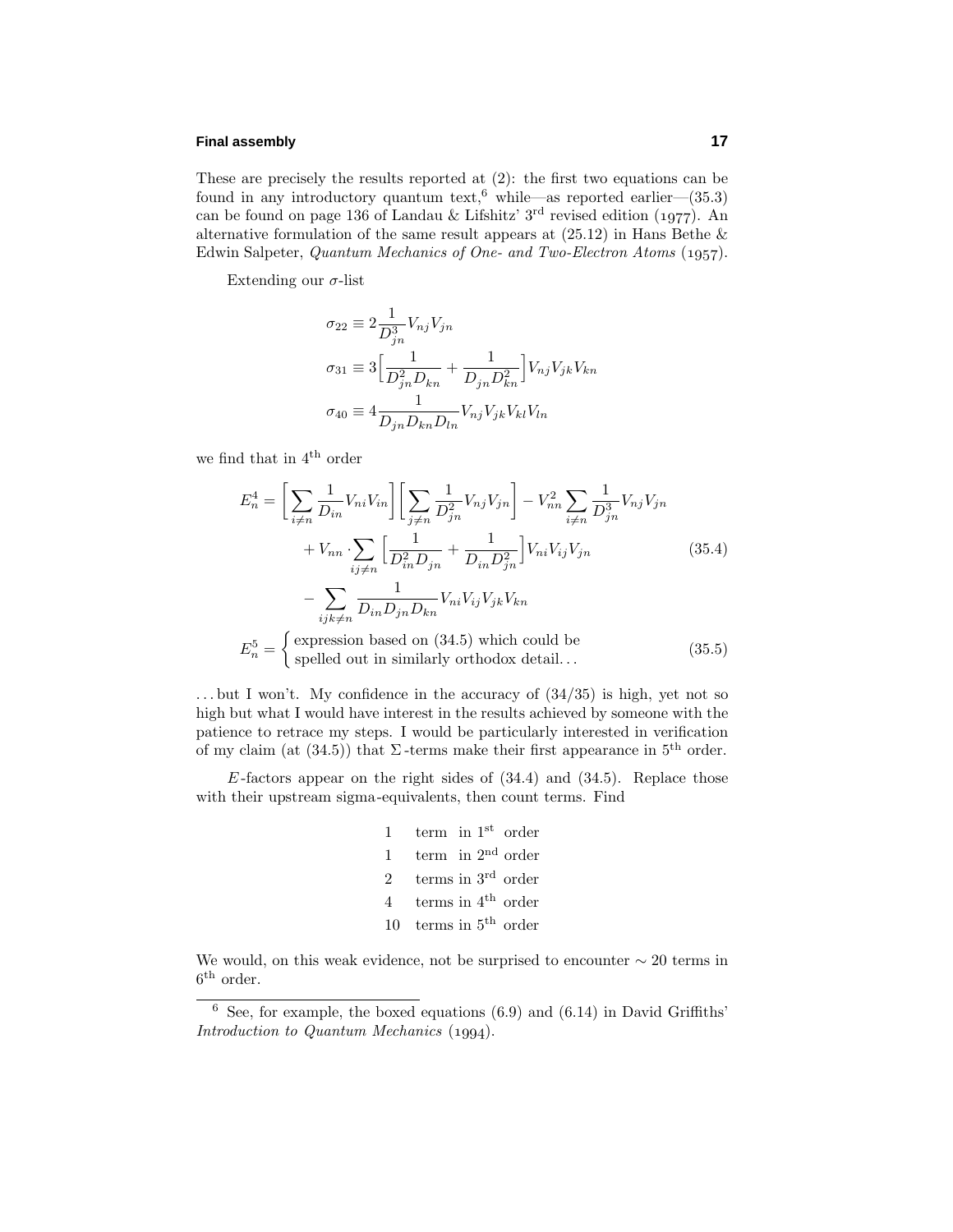it says here

Discussion. "Perturbed Spectra without ∧ Pain" (Part A) was essentially a notebook—a record of my activity as, for the first time, I explored an idea that had come to mind during the writing of Chapter One of my Advanced Quantum Topics  $(2000).$ <sup>7</sup> My effort here has been to demonstrate how the technique developed there can be used to generate results of higher perturbative order. To that end, I have been—necessarily—at pains to expose more clearly the algorithmic essentials of the method. I have, for obvious expository reasons, set details down upon the page*...* but the point that has impressed me most strongly is that in practical application of the method one need not concern oneself with those details; one can allow them to float unseen in the mind of *Mathematica*.

If  $E_n^0$  is *degenerate* then the placeholders  $A_i$  introduced at (15) acquire *D*-factors, with consequences that ripple downstream but which remain entirely susceptible to algorithmic description along the same basic lines. I have sketched how this works in Part A, but have elected not to pursue the topic here; I hope to construct a detailed account of "determinantal perturbation theory of degenerate spectra" on another occasion*...* or better: to persuade a student to do so!

**Acknowledgements.** This work has required very nearly the full limit of my patience. David Griffiths was good enough to read Part A very closely and critically, and I have been sustained by his expressed interest in the work. And I am indebted to Oz Bonfim for inspiring me to revisit to this topic, so far removed from my normal spheres of activity.

<sup>7</sup> On page 40 I record my "regret that I must, on this occasion, leave further details to the delight of the curious reader."